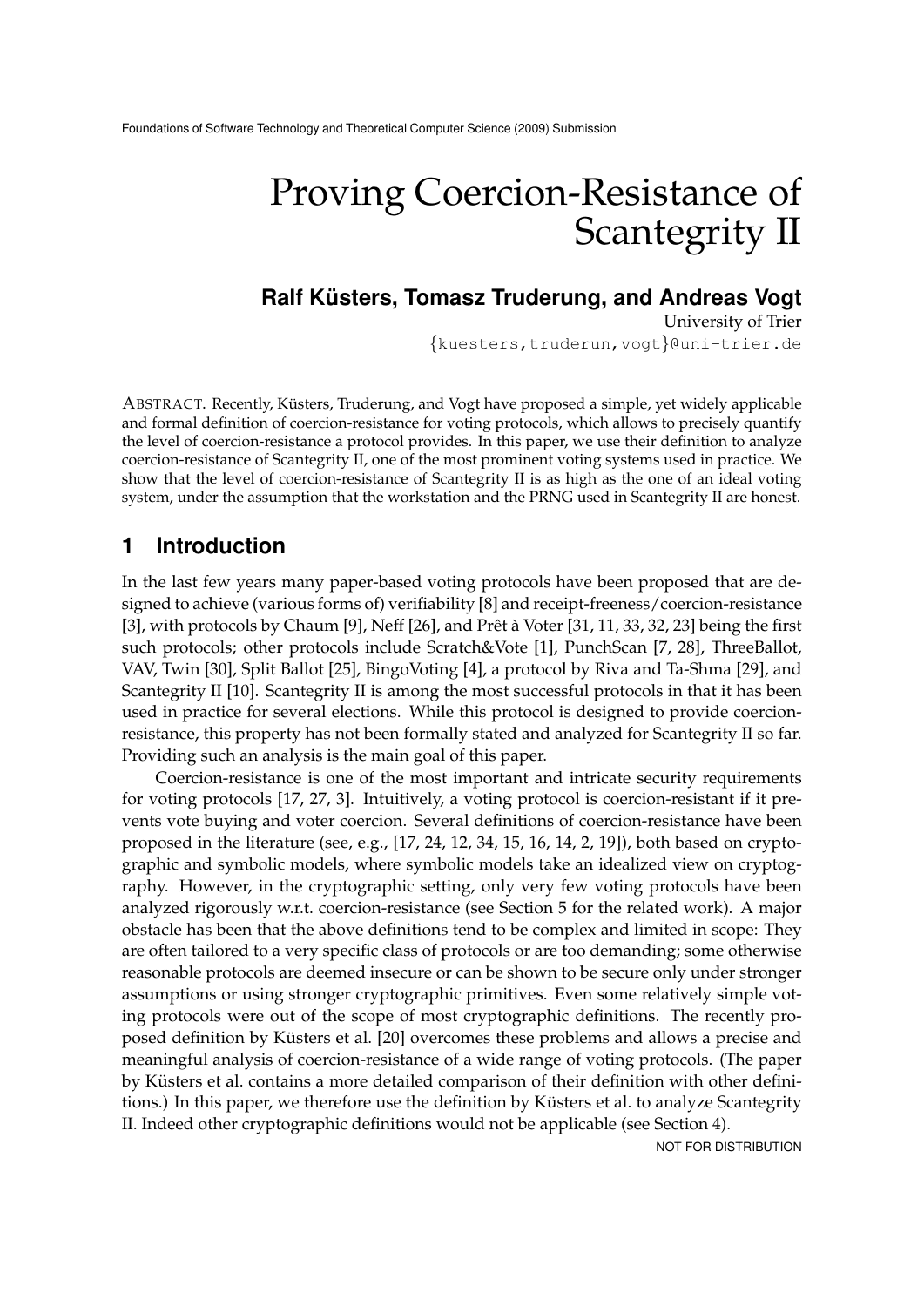**Contribution of this Paper.** In this paper, we show that Scantegrity II provides an optimal level of coercion-resistance, i.e., the level of coercion-resistance Scantegrity II provides coincides with an ideal voting protocol, which only reveals the result of the election, but where a coercer can force voters to abstain from voting: We assume that the coercer can see the receipts of all voters, and hence, a coercer can force voters to abstain from voting (forced abstention). Our analysis also assumes that the workstation and the PRNG used in Scantegrity II are honest, i.e., these devices follow exactly the prescribed programs. This assumption is indeed necessary for Scantegrity II to provide coercion-resistance.

**Structure of this Paper.** In the next section, we restate the definition of coercion-resistance from [20]. In Section 3, we recall the Scantegrity II voting system and present a formal specification. The analysis of Scantegrity II is then presented in Section 4. Related work is discussed in Section 5. We conclude in Section 6. Some details of proofs are presented in the appendix.

# **2 Coercion-Resistance**

In this section, we recapitulate the definition of coercion-resistance from [20]. We also recall from [20] the level of coercion-resistance an ideal voting protocol has, as this is used in Section 3. First, we introduce some notation and terminology.

## **2.1 Preliminaries**

As usual, a function *f* from the natural numbers to the real numbers is *negligible* if for every  $c > 0$  there exists  $\ell_0$  such that  $f(\ell) \leq \frac{1}{\ell^c}$  for all  $\ell > \ell_0$ . The function  $f$  is *overwhelming* if the function 1 − *f*( $\ell$ ) is negligible. Let  $δ ∈ [0, 1]$ . The function *f* is δ*-bounded* if *f* is bounded by  $\delta$  plus a negligible function, i.e., for every  $c > 0$  there exists  $\ell_0$  such that  $f(\ell) \leq \delta + \frac{1}{\ell^c}$  for all  $\ell > \ell_0$ .

The modeling is based on a computational model similar to models for simulationbased security (see, e.g., [5, 18]), in which *interactive Turing machines (ITMs)* communicate via tapes. More concretely, Küsters et al. [20] use (a fragment of) the model proposed in [18]. In this model, at every time only one ITM is active, all other ITMs in the system wait to receive input. The active ITM may send a message to another ITM, which is then activated. If no message is sent, the so-called master ITM, of which a system has only one, is activated. The run of a system stops if, after being activated, the master ITM does not send a message. Every ITM can be activated an unbounded number of times and in every activation, an ITM may perform probabilistic polynomial-time computations in the length of the security parameter and the input received so far. However, only systems that have an overall polynomial runtime in the security parameter are considered. The details of the model are not essential for the rest of the paper. However, we fix some notation.

A system  $\mathcal S$  of ITMs is a multi-set of ITMs, which we write as  $\mathcal S = M_1 \parallel \cdots \parallel M_l$ , where  $M_1, \ldots, M_l$  are ITMs. If  $S_1$  and  $S_2$  are systems of ITMs, then  $S_1 \parallel S_2$  is a system of ITMs, assuming that the systems are connectible w.r.t. their interfaces (external tapes). Clearly, a run of a system is uniquely determined by the random coins used by the ITMs in  $S$ .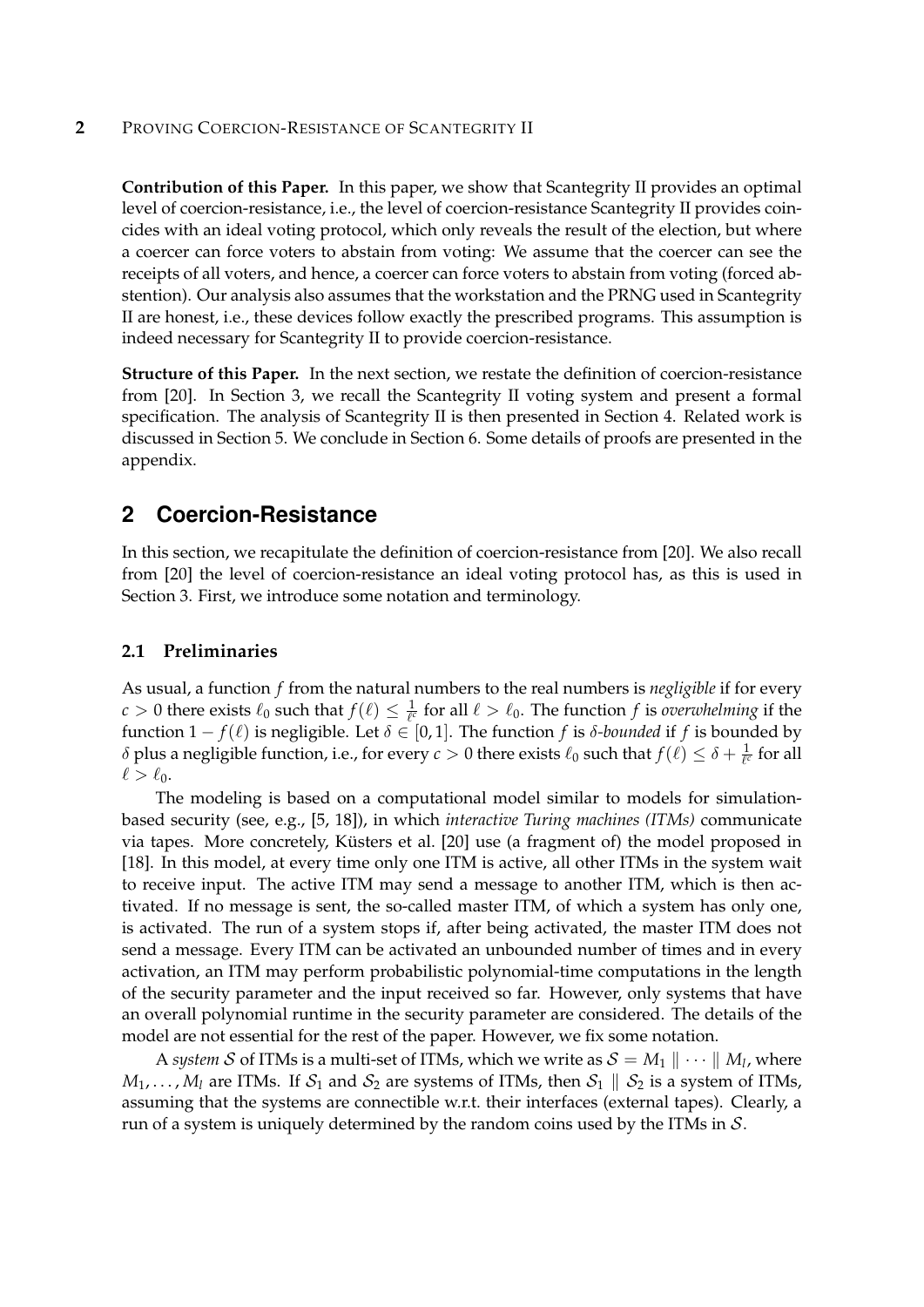We assume that a system of ITMs has at most one ITM with a special output tape decision. For a system  ${\cal S}$  of ITMs and a security parameter  $\ell$ , we write Pr $[S^{(\ell)}\ \mapsto\ 1]$  to denote the probability that S outputs 1 (on tape decision) in a run with security parameter  $\ell$ .

A *property* of a system S is a subset of runs of S. For a property  $\gamma$  of S, we write Pr $[\mathcal{S}^{(\ell)} \mapsto \gamma]$  to denote the probability that a run of  $\mathcal{S}$ , with security parameter  $\ell$ , belongs to  $\gamma$ .

#### **2.2 Voting Protocols**

A *voting protocol P* specifies the programs (actions) carried out by honest voters and honest voting authorities, such as honest registration tellers, tallying tellers, bulletin boards, etc.

A voting protocol *P*, together with certain parameters, induces an *election system S* =  $P(k, m, n, \vec{p})$ . The parameters are as follows: *k* denotes the number of choices, an honest voter has in the election apart from abstaining from voting. In the simplest case, these choices can be the candidates the voter can vote for. Choices can also be preference lists of candidates, etc. In what follows, we often use the terms "candidate" and "choice" interchangeably. By *m* we denote the total number of voters and by *n*, with  $n \le m$ , the number of honest voters. Honest voters follow the programs as specified in the protocol. The actions of dishonest voters and dishonest authorities are determined by the coercer, and hence, these participants can deviate from the protocol specification in arbitrary ways. We make the parameter *n* explicit since it is crucial for the level of coercion-resistance a system guarantees. One can also think of *n* as the minimum number of voters the coercer may not corrupt. The vector  $\vec{p} = p_0, \ldots, p_k$  is a probability distribution on the possible choices, i.e.,  $p_0, \ldots, p_k \in [0,1]$  and  $\sum_{i=0}^k p_i = 1.$  Honest voters will abstain from voting with probability  $p_0$  and vote for candidate *i* with probability  $p_i$ ,  $1\leq i\leq k.$  We make this distribution explicit, because it is realistic to assume that the coercer knows this distribution (e.g., from opinion polls), and hence, uses it in his strategy, and because the specific distribution is crucial for the level of coercion-resistance of a system.

An election system  $S = P(k, m, n, \vec{p})$  specifies (sets of) ITMs for all participants, honest voters and authorities, the coercer, subsuming dishonest voters and dishonest authorities, and the coerced voter: (i) There are ITMs, say  $S_1, \ldots, S_l$ , for all honest voting authorities. These ITMs run the programs as specified by the voting protocol. (ii) There is an ITM  $S_{\mathsf{v}_i}$ ,  $i \in$  $\{1,\ldots,n\}$  for each of the honest voters. Every such ITM first makes a choice according to the probability distribution  $\vec{p}$ . Then, if the choice is not to abstain, it runs the program for honest voters according to the protocol specification with the candidate chosen before. (iii) The coercer is described by a set *C<sup>S</sup>* of ITMs. This set contains all (probabilistic polynomial-time) ITMs, and hence, all possible coercion strategies the coercer can carry out. These ITMs are only constrained in their interface to the rest of the system. Typically, the ITMs can directly use the interface of dishonest voters and authorities. They can also communicate with the coerced voter and have access to all public information (e.g., bulletin boards) and possibly (certain parts of) the network. The precise interface of the ITMs in *C<sup>S</sup>* depends on the specific protocol and the assumptions on the power of the coercer. (iv) Similarly, the coerced voter is described by a set  $V_S$  of ITMs. Again, this set contains all (probabilistic polynomial-time) ITMs. This set represents all the possible programs the coercer can ask the coerced voter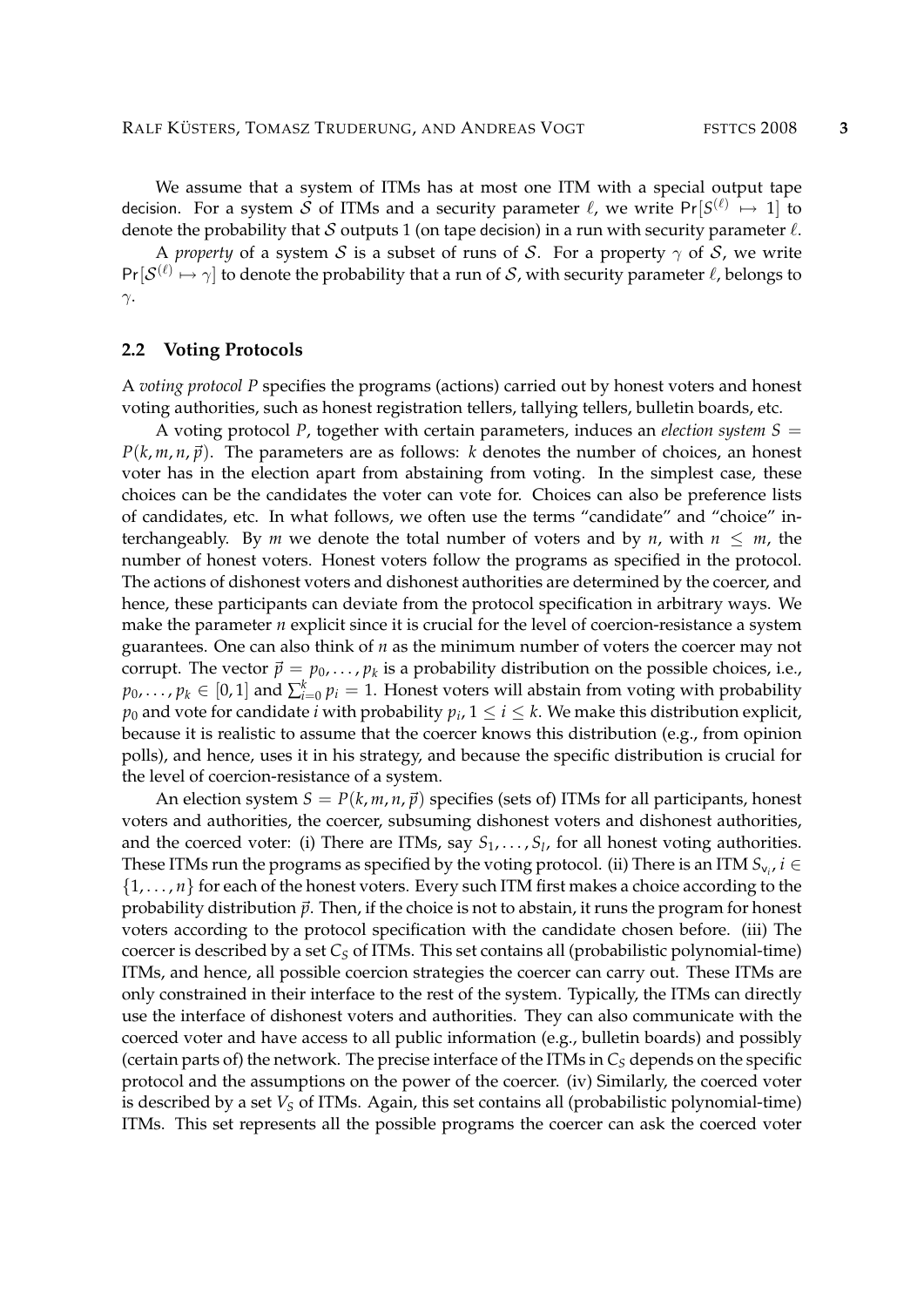to run as well as all counter-strategies the coerced voter can run (see Section 2.3 for more explanation). The interface of these ITMs is typically the interface of an honest voter plus an interface for communication with the coercer. In particular, the set  $V<sub>S</sub>$  contains what we call a *dummy strategy* dum which simply forwards all the messages between the coercer and the interface the coerced voter has as an honest voter.

Given an election system  $S = P(k, m, n, \vec{p})$ , we denote by e<sub>S</sub> the system of ITMs containing all honest participants, i.e.,  $e_S = (S_{v_1} \parallel \ldots \parallel S_{v_n} \parallel S_1 \parallel \ldots \parallel S_l)$ , where, as explained above,  $S_{\sf v_1}\parallel\ldots\parallel S_{\sf v_n}$  are the ITMs modeling honest voters and  $S_1\parallel\ldots\parallel S_l$  are the honest authorities. A system  $(c \parallel v \parallel e_S)$  of ITMs, with  $c \in C_S$  and  $v \in V_S$ , is called an *instance of S*. We often implicitly assume a scheduler (modeled as an ITM) to be part of a system. Its role is to make sure that all components of the system are scheduled in a fair way, e.g., all voters get a chance to vote. For simplicity of notation, we do not state the scheduler explicitly. We define a *run of S* to be a run of some instance of *S*.

For an election system  $S = P(k, m, n, \vec{p})$ , we denote by  $\Omega_1 = \{0, \ldots, k\}^n$  the set of all possible combinations of choices made by the honest voters, with the corresponding probability distribution  $\mu_1$  derived from  $\vec{p} = p_0, p_1, \ldots, p_k$ . All other random bits used by ITMs in an instance of *S*, i.e., all other random bits used by honest voters as well as all random bits used by honest authorities, the coercer, and the coerced voter, are uniformly distributed. We take  $\mu_2$  to be this distribution over the space  $\Omega_2$  of random bits. Formally, this distribution depends on the security parameter. We can, however, safely ignore it in the notation without causing confusion. We define  $\Omega = \Omega_1 \times \Omega_2$  and  $\mu = \mu_1 \times \mu_2$ , i.e.,  $\mu$  is the product distribution obtained from  $\mu_1$  and  $\mu_2$ . For an event  $\varphi$ , we will write  $Pr_{\omega_1,\omega_2\in\Omega}[\varphi]$ ,  $Pr_{\omega_1,\omega_2}[\varphi]$ , or simply Pr[ $\varphi$ ] to denote the probability  $\mu(\{(\omega_1,\omega_2)\in\Omega:\varphi(\omega_1,\omega_2)\})$ . Similarly, Pr $_{\omega_1\leftarrow\Omega_1}[\varphi]$ or simply  ${\sf Pr}_{\omega_1}[\varphi]$  will stand for  $\mu_1(\{\omega_1\in\Omega_1:\varphi(\omega_1)\})$ ; analogously for  ${\sf Pr}_{\omega_2\leftarrow \Omega_2}[\varphi].$ 

A *property* of an election system  $S = P(k, m, n, \vec{p})$  is defined to be a class  $\gamma$  of properties containing one property  $\gamma_T$  for each instance *T* of *S*. We will write Pr  $[T \mapsto \gamma]$  to denote the probability Pr  $[T \mapsto \gamma_T]$ .

#### **2.3 Defining Coercion-Resistance**

We can now present the definition of coercion-resistance from [20]. Here, we concentrate on the case that only a single voter is coerced. As discussed in [20], the definition in fact also covers the case of multiple coerced voters and our results also hold for the case of multiple coerced voters. In what follows, let *P* be a voting protocol and  $S = P(k, m, n, \vec{p})$  be an election system for *P*.

The definition of coercion-resistance assumes that a coerced voter has a certain goal  $\gamma$  that she would try to achieve in absence of coercion. Formally,  $\gamma$  is a property of *S*. If, for example,  $\gamma$  is supposed to express that the coerced voter wants to vote for a certain candidate, then  $\gamma$  would contain all runs in which the coerced voter voted for this candidate and this vote is in fact counted. We note that in some cases such a goal cannot be achieved, e.g., in case ballots are sent over an unreliable channel or an election authority misbehaves in an observable way (e.g., fails to provide a valid proof of compliance) and as a result the election process is stopped. A more realistic goal  $\gamma$  would then be that the coerced voter successfully votes for a certain candidate, provided that the voters ballot is delivered in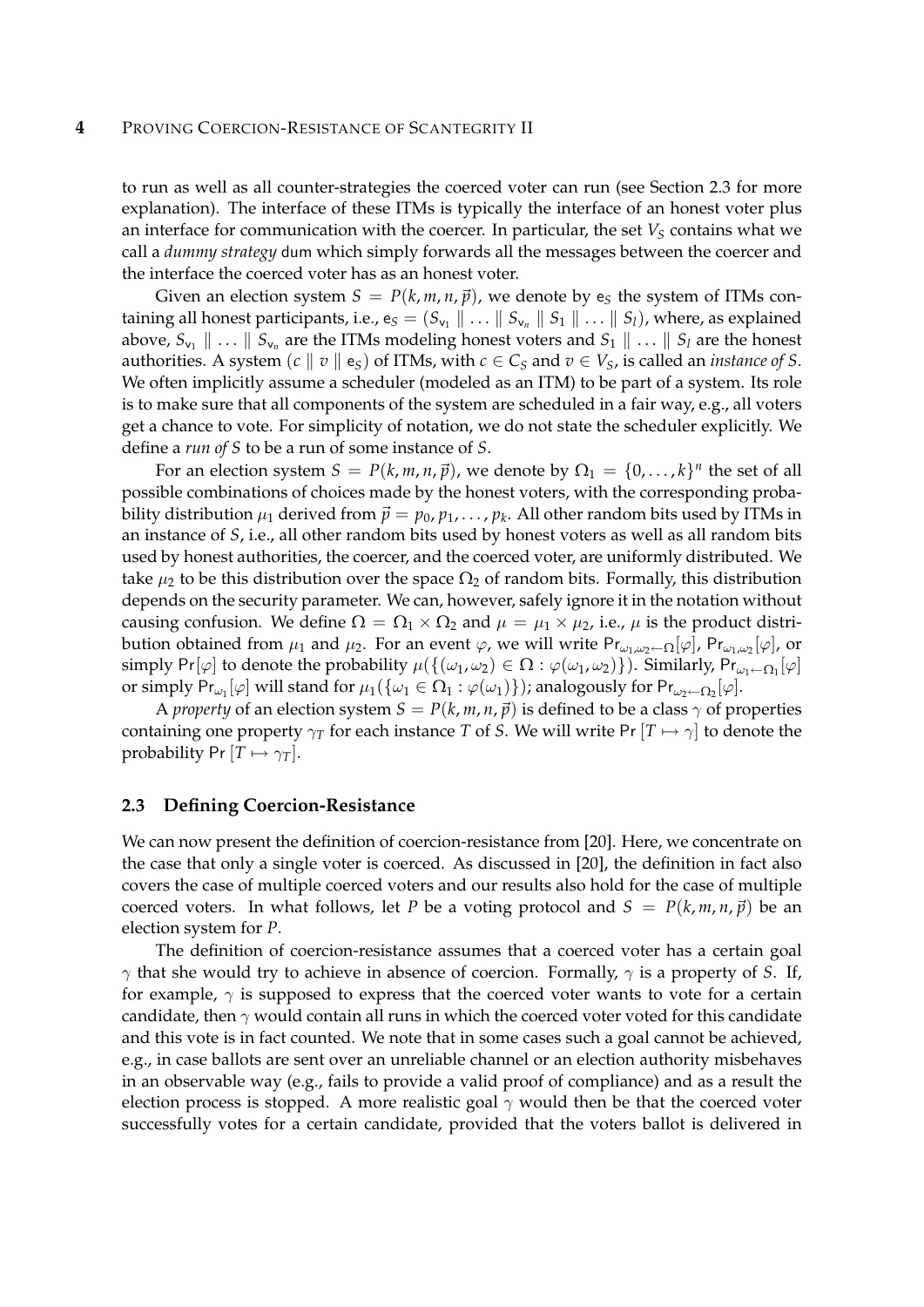time and the election authority did not misbehave in an observable way.

In the definition of coercion-resistance the coercer demands full control over the voting interface of the coerced voter, i.e., the coercer wants the coerced voter to run the dummy strategy dum (that simply forwards all the messages between the coercer and the interface the coerced voter has as an honest voter) instead of the program an honest voter would run. If the coerced voter runs dum the coercer can effectively vote on behalf of the coerced voter or decide to abstain from voting. Of course, the coercer is not bound to follow the specified voting procedure; he can perform arbitrary coercion strategies: The coercer can send fake messages and depend his decisions on the information he has gathered so far. The intention of the coercer might even be to merely test whether the coerced voter follows his instructions, e.g., to find out whether this voter is "reliable", and hence, is a good candidate for coercion in later elections. Also, the coercer is not necessarily bound to use only the interface of the coerced voter in his coercion strategy. There may be other ways to vote on behalf of the coerced voter. However, for a protocol to be coercion-resistant, there will always be at least one step in the protocol that the coercer cannot do all by himself, e.g., register, perform operations on a security token, or vote in a voting booth. For such actions, the coercer has to consult the coerced voter.

Now, for a protocol to be coercion-resistant the definition requires that there exists a *counter-strategy*  $\tilde{v}$  that the coerced voter can run instead of dum such that (i) the coerced voter achieves her own goal  $\gamma$ , with overwhelming probability, by running  $\tilde{v}$  and (ii) the coercer is not able to distinguish whether the coerced voter runs dum or  $\tilde{v}$ . More precisely, the ability of the coercer to distinguish between these two cases is measured. Hence,  $\tilde{v}$  has to simulate dum while at the same time make sure that  $\gamma$  is achieved. If such a counter-strategy exists, then it indeed does not make sense for the coercer to try to influence a voter in any way, e.g., by offering money or threatening the voter, at least not from a technical point of view:<sup>∗</sup> Even if the coerced voter tries to sell her vote, the coercer is not able to tell whether she is actually following the coercer's instructions or just trying to achieve her own goal by running the counter-strategy. For the same reason, the coerced voter is safe, even if she wants to achieve her goal and therefore runs the counter-strategy.

The formal definition of coercion-resistance is the following:

**DEFINITION 1.** Let *P* be a protocol and *S* = *P*( $k$ ,  $m$ ,  $n$ ,  $\vec{p}$ ) be an election system. Let  $\delta \in [0, 1]$ , and  $\gamma$  be a property of *S*. The system *S* is *δ*-coercion-resistant w.r.t.  $\gamma$ , if there exists  $\tilde{v} \in V_S$ such that for all  $c \in C_S$  we have:

- (i)  $Pr[(c \parallel \tilde{v} \parallel e_S)^{(\ell)} \mapsto \gamma]$  is overwhelming, as a function of the security parameter.
- (ii)  $Pr[(c \parallel \text{dum} \parallel e_S)^{(\ell)} \mapsto 1] Pr[(c \parallel \tilde{v} \parallel e_S)^{(\ell)} \mapsto 1]$  is  $\delta$ -bounded, as a function of the security parameter.

Condition (i) says that by running the counter-strategy  $\tilde{v}$  the coerced voter achieves her goal with overwhelming probability, no matter which coercion-strategy the coercer performs.

Condition (ii) captures that the coercer is unable to distinguish whether the coerced voter runs dum or  $\tilde{v}$ . More precisely, the coercer accepts a run (i.e., outputs 1 on tape decision)

<sup>∗</sup>Of course, voters can be influenced psychologically.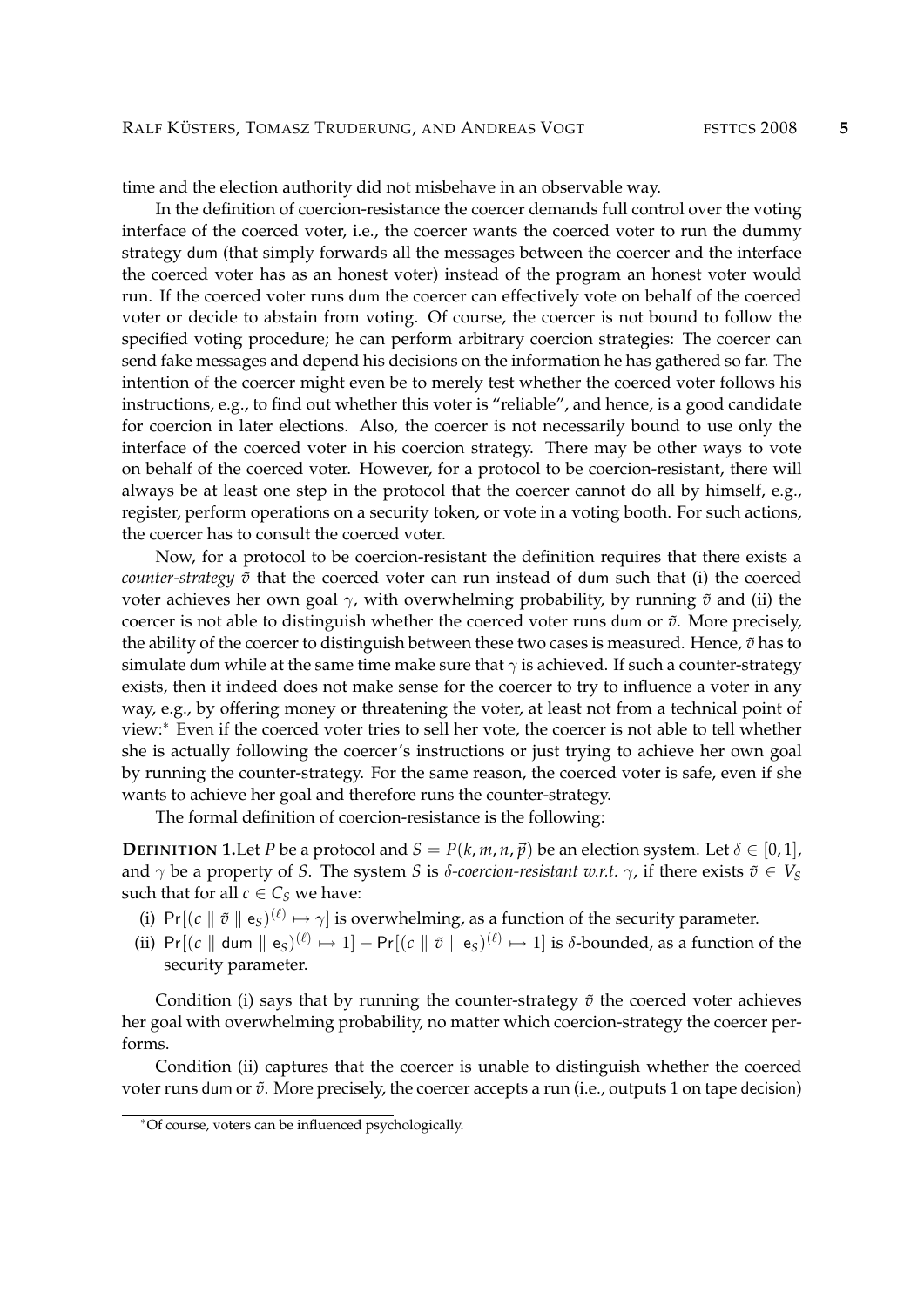with almost the same probability no matter whether the coerced voter performs dum or  $\tilde{v}$ , where "almost the same" is formalized as  $δ$ -bounded, for some reasonably small  $δ$ . Remark that requiring the difference in (ii) to be negligible instead of  $\delta$ -bounded would be too strict: The difference, even for an ideal protocol, which merely reveals the result of the election, does not decrease with an increasing security parameter, but may depend on the number of choices, the distribution  $\vec{p}$  on these choices, and the number of honest voters: Imagine for example that a candidate did not get any vote in an election. Now, if the coercer asked the coerced voter to vote for this candidate, it is clear that the coerced voter did not follow the coercer's instruction. The probability for this to happen is non-negligible and depends on  $\vec{p}$  and the number of voters; the larger the number of voters is, the more likely it is that a candidate gets a vote. In fact, in Scantegrity II,  $\delta$  will depend on the number of candidates,  $\vec{p}$ , and the number of honest voters. Such a  $\delta$  provides for a precise measure of the level of coercion-resistance, which is of practical relevance: It might, for example, indicate that a voting protocols does not have a sufficient level of coercion-resistance if the number of voters is below a certain threshold, the number of candidates is too big, or the probability distribution of the choices (e.g., according to opinion polls) is problematic in terms of coercion-resistance (see also [20]).

#### **2.4 Level of Coercion-Resistance of the Ideal Protocol**

We briefly recall from [20] the level of coercion resistance of the *ideal protocol*, which just collects the inputs of the voters and outputs the correct result of the election.

We consider the goal  $\gamma_i$  of the coerced voter, for  $i \in \{1, \ldots, k\}$ , defined as follows:  $\gamma_i$ is satisfied in a run, if whenever the coerced voter has sent her candidate to the voting authority, she has successfully voted for the *i*-th candidate. This implies that if the coerced voter is not instructed by the coercer to vote, i.e., the coercer does not send his candidate to the coerced voter, and hence, effectively wants the coerced voter to abstain from voting, the coerced voter does not have to vote in order to fulfill  $\gamma_i.$  In other words, by  $\gamma_i$  abstention attacks are not prevented.

For the ideal protocol, one could consider abstention to be a goal of the coerced voter. But this goal cannot be achieved in most practical protocols in which a voter is given a receipt, as in Scantegrity, as such receipts can be used by the coercer to verify that the voter has actually voted.

The stronger and simpler goal  $\gamma'_i$  which requires the coerced voter to vote for *i*, even if the coercer wants the coerced voter to abstain is too strong for Scantegrity II, since we assume that the coercer can see all receipts of voters who voted, the coerced voter can be forced to abstain from voting. For reasons of uniformity, we therefore restrict ourselves to the goal  $\gamma_i.$ 

Since we assume that the coercer knows the votes of dishonest voters, he can simply subtract these votes from the final result and obtain what we will call the *pure result* of the election. The pure result only depends on the votes by the *n* honest voters and the coerced voter. Hence, a pure result is a tuple  $\vec{r} = (r_0, \ldots, r_k)$  of non-negative integers such that  $r_0 + \cdots + r_k = n + 1$ , where  $r_i$ , for  $i \in \{1, \ldots, k\}$ , is the number of votes for the *i*-th candidate and  $r_0$  denotes the number of voters who abstained from voting. The coercer has to base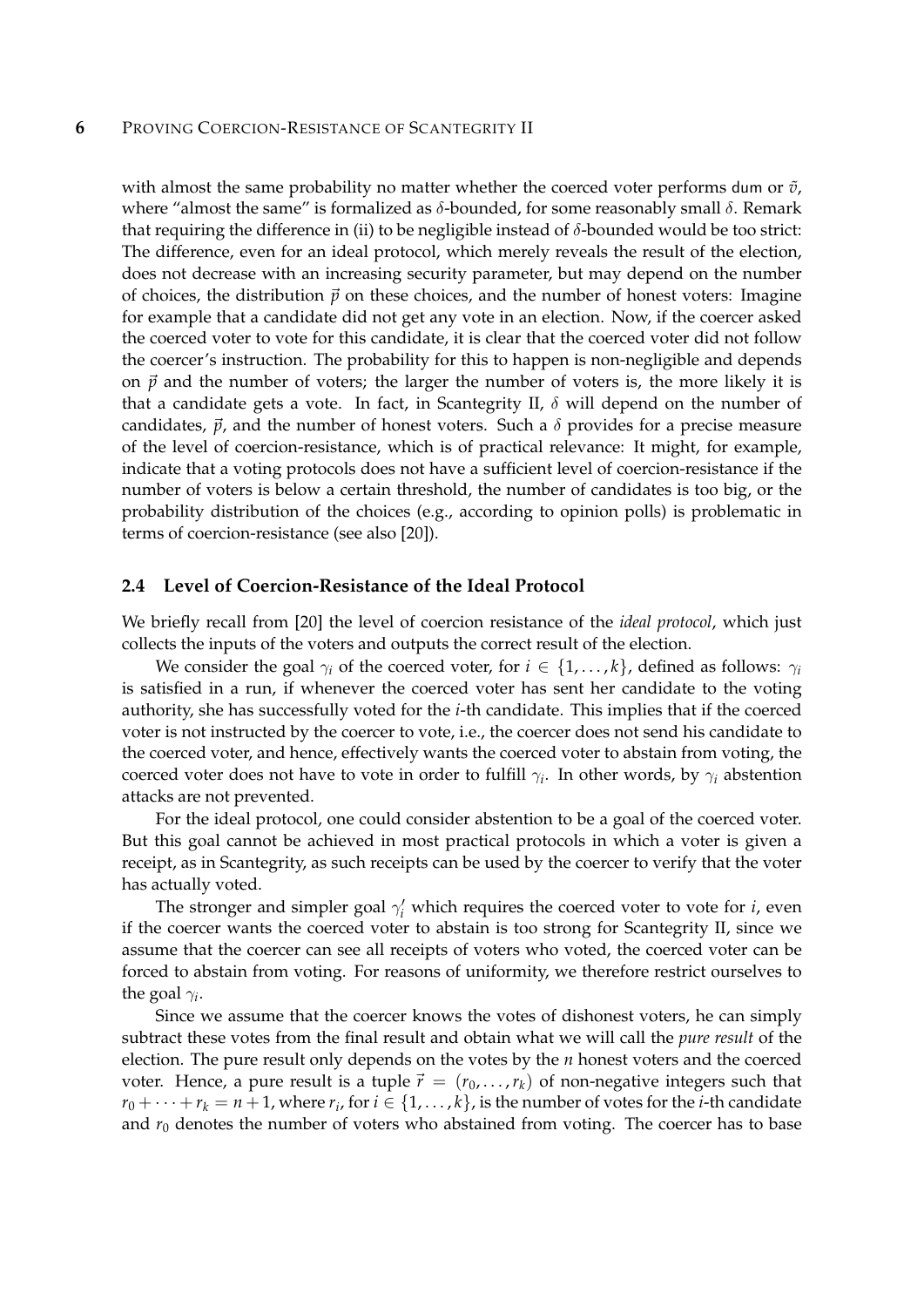his decision—accept or reject—solely on such a pure result  $\vec{r}$ . We will denote the set of pure results by *Res*.

In the following definition of constants  $\delta_{min}(k, n, \vec{p})$  expressing the level of coercion resistance of the ideal protocol, we will use the probability  $A^i_{\vec{r}}$  that the choices made by the honest voters and the coerced voter yield the pure result  $\vec{r} = (r_0, \ldots, r_k)$ , given that the coerced voter votes for the *i*-th candidate. Let  $r'_j = r_j$  for  $j \neq i$  and  $r'_j = r_i - 1$ . It is easy to see that

$$
A_{\vec{r}}^i = \frac{n!}{r'_0! \cdots r'_k!} \cdot p_0^{r'_0} \cdots p_k^{r'_k} = \frac{n!}{r_0! \cdots r_k!} \cdot p_0^{r_0} \cdots p_k^{r_k} \cdot \frac{r_i}{p_i}.
$$

The intuition behind the definition of  $\delta_{min}(k, n, \vec{p})$  is the following: If the coercer wants the coerced voter to vote for *j* and the coerced voter wants to vote for *i*, for some  $i, j \in$  $\{1,\ldots,k\}$ , then, as it is shown in [20], the best strategy of the coercer to distinguish whether the coerced voter has voted for *j* or *i* is to accept a run if the pure result  $\vec{r}$  of the election in this run is such that  $A^i_{\vec{r}} \leq A^j_{\vec{r}}$  $\frac{j}{\vec{r}}$ . Let  $M_{i,j}^* = \{\vec{r} \in \mathit{Res} : A^i_{\vec{r}} \leq A^j_{\vec{r}}\}$  $\left\{\frac{J}{\vec{r}}\right\}$  be the set of those results, for which—according to his best strategy—the coercer should accept the run. Now, we are ready to define the constant  $\delta_{min}^i$ , which is shown to be optimal in [20]:

$$
\delta_{min}^i(n,k,\vec{p}) = \max_{j \in \{1,\dots,k\}} \sum_{\vec{r} \in M_{i,j}^*} (A_{\vec{r}}^j - A_{\vec{r}}^i).
$$

In the definition of this constant, all possible candidates 1, . . . , *k* that the coercer can wish the coerced voter to vote for are taken into account, excluding abstention, as in this case the counter-strategy coincides with the dummy strategy. We take the worst possible case, i.e., the index *j* for which the sum in the expression above is maximal.

Figure 2.4 shows  $\delta = \delta_{min}$  for some selected cases, see [20] for more values. The calculations show that the level of coercion-resistance heavily depends on the number of honest voters, the number of candidates, and the probability distribution on the choices.



Figure 1: Level of coercion-resistance  $(\delta)$  for the ideal protocol. The goal of the coerced voter is, in each case, to vote for candidate 1.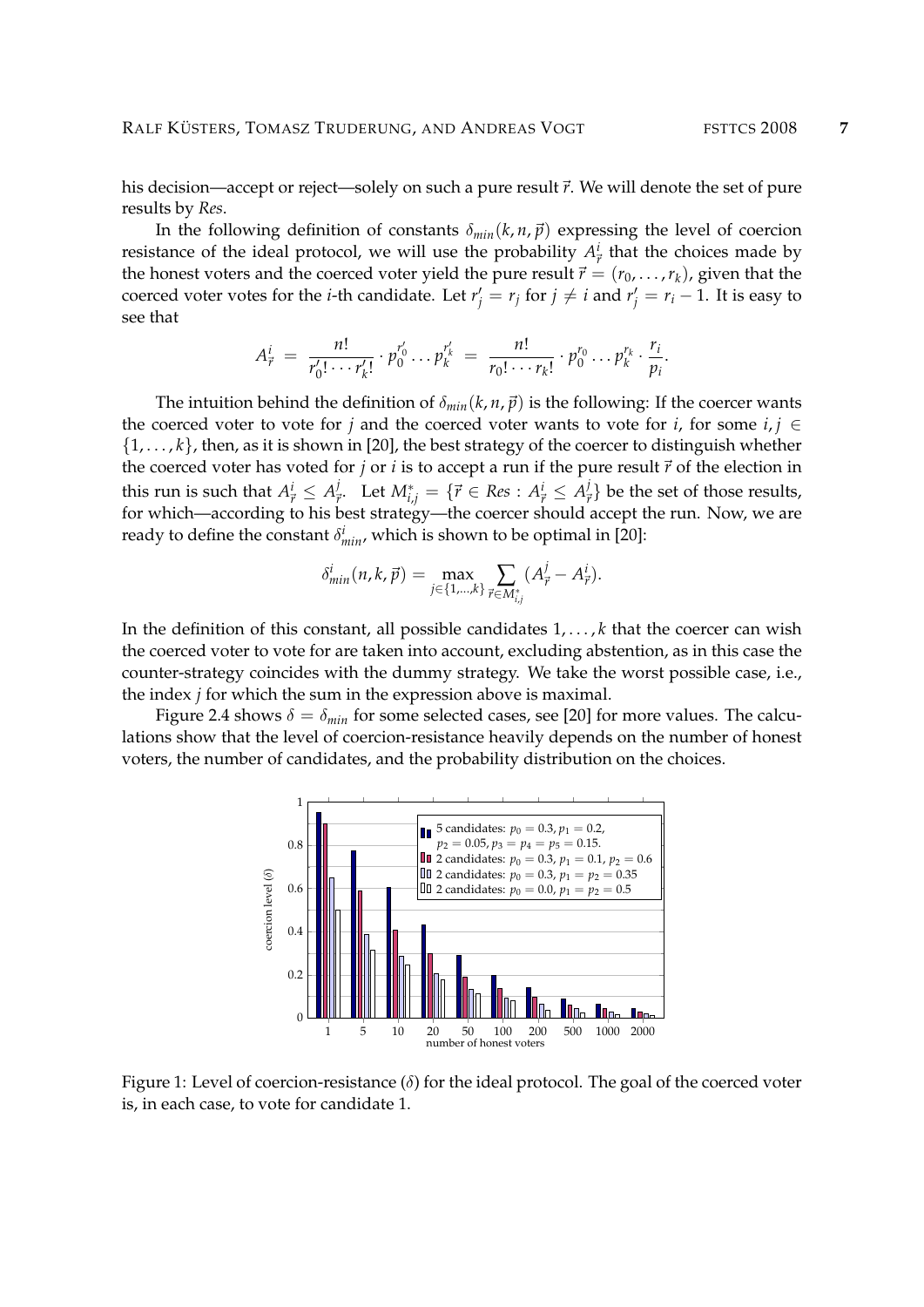## **3 Scantegrity II**

In this section, we first give an informal description of the Scantegrity II system [10]. We then provide a formal specification as an election system, as introduced in Section 2.2.

#### **3.1 Informal Description**

We shortly describe the Scantegrity II system as proposed in [10], which we will denote by P<sub>Sct</sub>.

In addition to the voters, the participants in this system are the following: (i) A *workstation (WSt)*, which is the main component in the voting process. The workstation uses a *bulletin board*, that everybody has read-access to, for broadcasting messages. (ii) A *pseudo random number generator (PRNG)*, which is an independent source of randomness and which is connected to the workstation. (iii) Some number of *auditors aud*<sub>1</sub>, ..., *aud*<sub>t</sub> who will contribute randomness in a distributed way used for randomized partial checking (RPC). (iv) A number of clerks *cl*1, . . . , *cl<sup>r</sup>* that share a secret seed as input to the workstation.

The election consists of three phases described below: initialization, voting, and tallying.

**Initialization phase.** In this phase, the election officials  $cl_1$ , ...,  $cl_r$  secret-share a seed to a pseudo-random number generator and input this seed to a workstation that creates so called *P*-table that is,  $k \cdot s$  pseudo-random confirmation codes  $\{c_i^j\}$  $\sum\limits_{j=1,...,s\atop j=1,...,k}^{J}$  (where  $s$  is at least twice as high as the number of voters, and *k* is the number of candidates). This table will never be published. For every row  $i = 1, \ldots, s$  in the *P*-table, a ballot is printed with the serial number *i* and the confirmation codes  $c_i^j$  written in invisible ink next to the respective candidate name *j,*  $(j = 1, \ldots, k)$ . The workstation also creates a Q-table  $\{c_i^{\pi_i^{-1}(j)}\}$  $\{f_i^{(n_i-1)}\}_{i=1,\dots,k}$  obtained from the *P*table by permuting cells with a random permutation  $\pi_i$  in each row *i*. Next, the, so called, *S*-table of size  $k \cdot s$  is created. This table is initially empty and will be used to mark positions corresponding to the candidates chosen by the voters. Further, another table, the *R*-table is created. The *R*-table consists of two columns, one column for Q-pointers  $p_k^{\mathbb{Q}}$  $\frac{Q}{k}$  and one column for so called *S*-pointers  $p_k^S$ , for  $k = 1, ..., (s \cdot k)$ . These pointers are just indices of the respective table and are (supposed to be) pseudo-randomly generated in a way that for every cell  $(i, j) \in \{1, \ldots, s\} \times \{1, \ldots, k\}$  of the *Q*-table, there is exactly one *Q*-pointer  $p_k^Q = (i, j)$  and, similarly, for every cell  $(i, j) \in \{1, \ldots, s\} \times \{1, \ldots, k\}$  of the S table, there exists exactly one *S*-pointer  $p_k^S$  pointing to that cell. Moreover, for every *k*, if  $p_k^Q = (i, j)$  and  $p_k^S = (i', j')$ , then  $j' = \pi_i^{-1}(j)$ , i.e. the *S*-pointer next to a *Q*-pointer pointing to a cell with confirmation code  $c_i^{\pi_i^{-1}(j)}$  $\pi_i^{\pi_i^{-1}(j)}$  for candidate  $j' = \pi_i^{-1}(j)$ , points to a cell in the *j*'-th column of the *S*-table. The workstation commits on every value in the *Q*- and *R*-table and publishes these commitments.

**Voting phase.** In this phase the voter asks for either one or two ballots and a decoder pen which she can use to reveal the codes written in invisible ink. If she takes two ballots, she chooses one ballot to audit, which means that all codes are revealed and the workstation has to open all the corresponding commitments in the *Q*- and *R*-table. Because of this check, a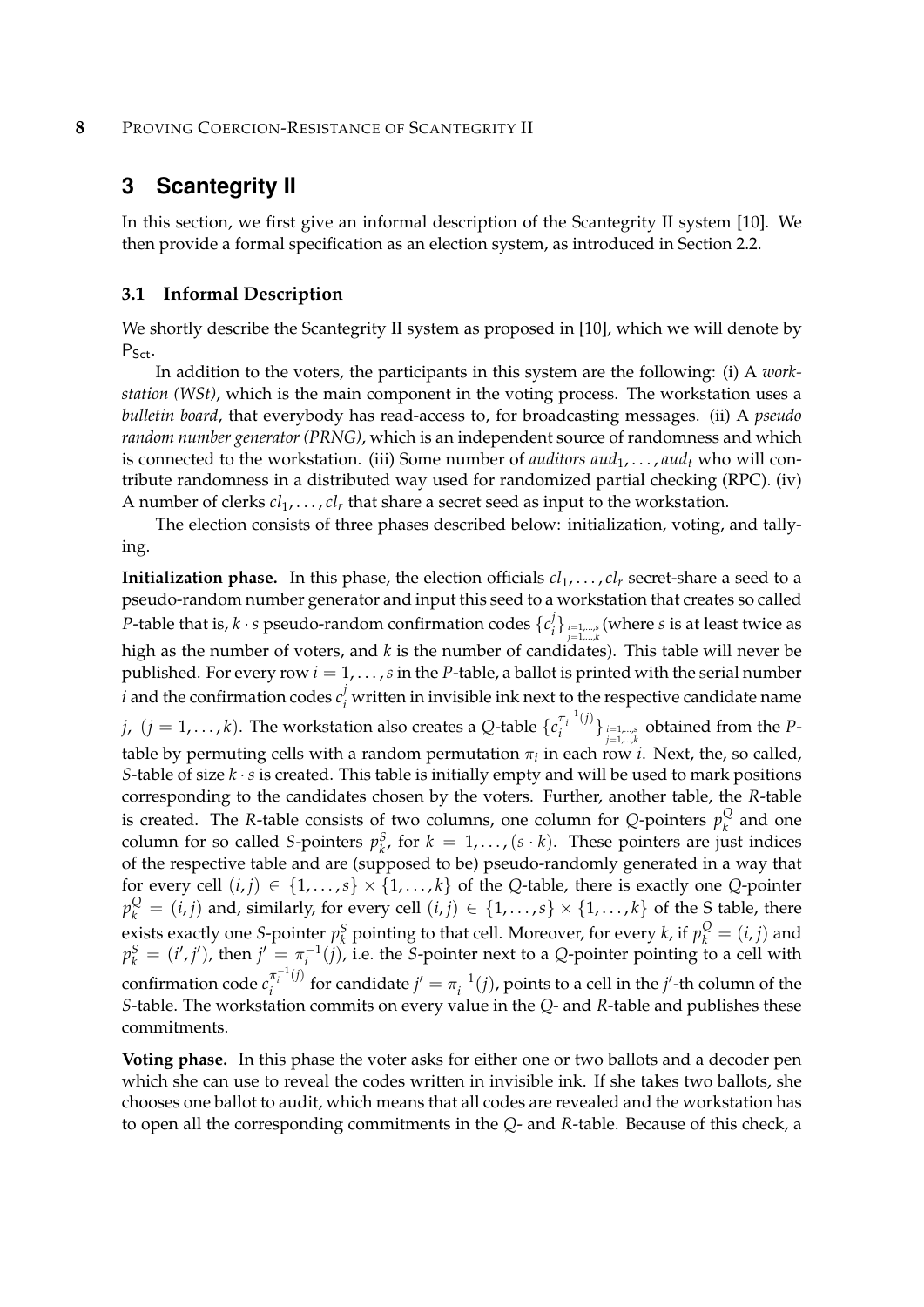workstation that cheats by producing wrong ballots or wrong tables is detected with high probability.

The other ballot is used for voting: The voter unveils exactly the code next to the candidate she wants to vote for and notes down that code somewhere. Unveiling the code darkens the space next to the candidate, which can be detected by a conventional optical scanner. The choice of the voter, together with the ballot serial number is recorded.

**Tallying phase.** In this last phase, the election officials publish a list of all voters that voted and the tally given by the optical scanners. Furthermore, the *P*-table is used to reconstruct, for every voter, the confirmation code from the voters choice *j* and the ballot serial number *i*. The commitment to that code in the *Q*-table is then opened, i.e. the commitment on the value of the cell  $(i, j')$  of the Q-table, with  $j' = \pi_i(j)$ . Further, the corresponding cells in the *R*- and *S*-table are flagged: the election officials flag (publish) the index *k* of the *R*-table such that  $p_k^Q = (i, j')$  and the index  $p_k^S$  of the *S*-table. In the end, for each row *k* of the *R*-table, either the commitment on the Q-pointer  $p_k^{\mathcal{Q}}$  $\frac{Q}{k}$  or on the *S*-pointer  $p_k^S$  is opened, depending on a publicly verifiable coin flip.

Now, the result can be easily computed from the publicly available information: the number of votes for candidate *i* is the number of flagged cells in the *i*-th column of the *S*table. As the workstation does not know a priori the result of the coin flips, if it tries to flag several different cells, this is detected with high probability.

#### **3.2 Modeling and Security Assumptions**

The formal specification of Scantegrity II as an election system in the sense of Section 2.2 is straightforward. However, we highlight some modelling issues and, most importantly, state our security assumptions.

**Voting Authorities.** We assume that the workstation, the pseudo random number generator and at least one clerk  $cl_i$   $(i = 1, ..., r)$  is honest; all others may be dishonest. This assumption, that may seem to be rather strong, is in fact necessary for the Scantegrity II system to be coercion-resistant:

- Clearly, as the workstation learns the votes of the voters, it is necessary that the workstation is honest.
- If the PRNG were dishonest, it could leak the information which code it produces for which candidate to the coercer which would give the coercer the possibility to check a voters vote by demanding the receipt.
- If all clerks are dishonest, they may leak the secret seed that is used as input for the PRNG, and hence, it may be clear for the coercer which code is produced for which candidate.

**Remarks:** We could drop the assumption that the PRNG and one clerk is honest, if the workstation secretly permuted the codes such that only the (honest) workstation knows, which code belongs to which candidate.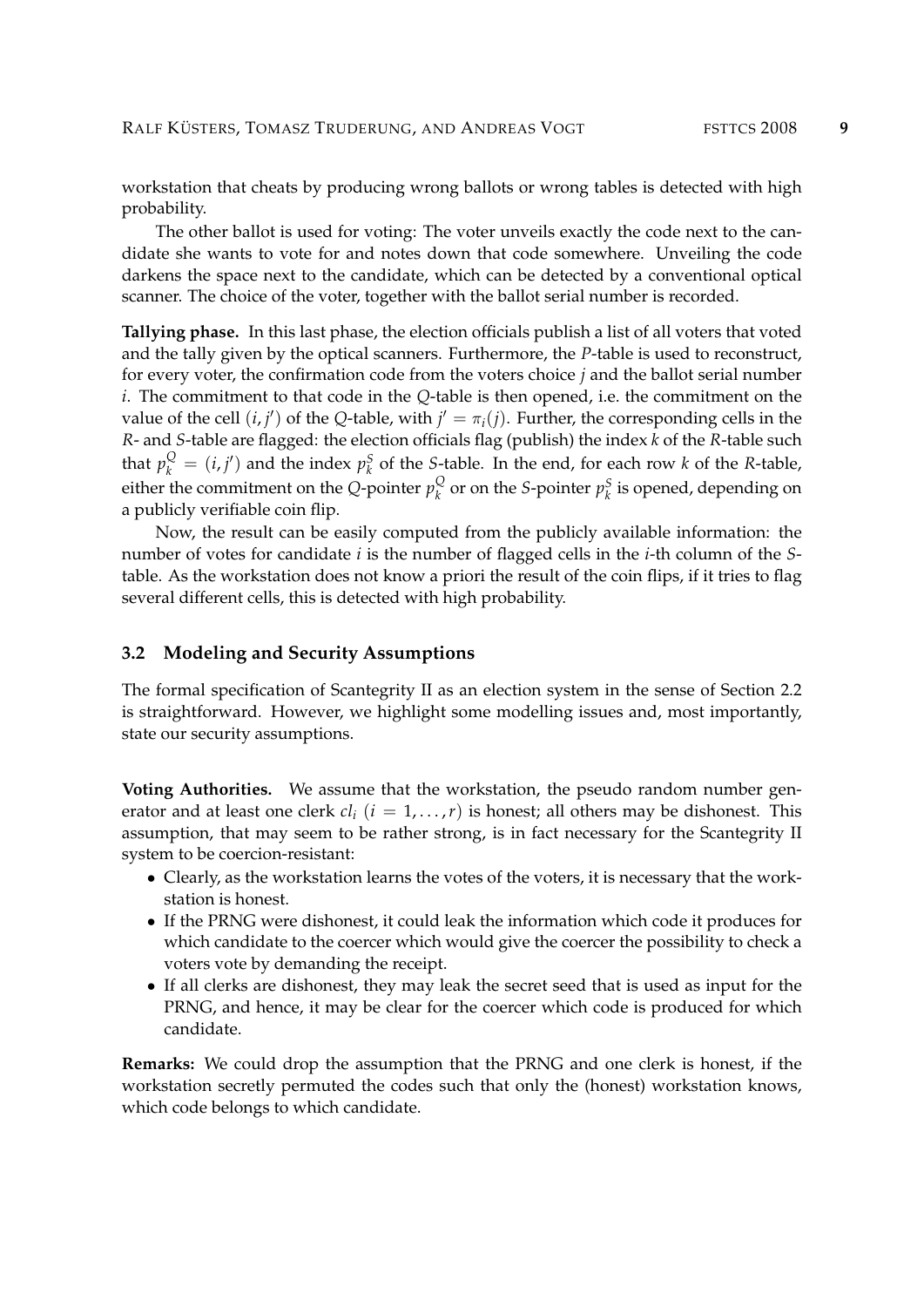**Honest voters.** As described in Section 2.2, an honest voter first makes a choice according to the probability distribution  $\vec{p}$ . If the choice is to abstain from voting, she abstains, otherwise follows the procedure described for the voting phase. After the voting phase is finished, an honest voter reveals her (paper) receipt, e.g., mails it to an organization to ask it to verify the correctness of the voting process w.r.t. her receipt or to publish it on some bulletin board. In particular, the coercer will get to see all receipts of honest voters, and hence, know whether a voter voted or not. The assumption that the paper receipts are revealed after the voting phase is reasonable. Also, the (presumably small) fraction of honest voters for which the coercer manages to get hold of the receipt earlier, could be considered to be dishonest. In any case, the assumption helps in the proof and we believe that our results also hold without this assumption.

**The coerced voter.** A coerced voter, running the dummy strategy or emulating it by running a counter-strategy, can communicate with the coercer and send her candidate on an untappable channel to the voting authority.

**The coercer.** The coercer can freely communicate with dishonest participants (voters and authorities) as well as with the coerced voter; in fact, dishonest participants are considered to be part of the coercer program. In a run of the system the coercer can see the following:  $(v1)$  his random coins,  $(v2)$  all messages published by the workstation, both in the initialization phase and the tallying phase, (v3) receipts of all honest voters, as already explained above, and  $(v4)$  the messages received from the coerced voter (and dishonest parties), including the receipt of the coerced voter. However, the coercer cannot directly see the information the coerced voter obtains in the voting booth. In particular, the coerced voter can lie about what she sees and does in the voting booth, such as the candidate she picked. So, while talking with the coercer on the phone would be allowed, taking pictures or videos should be prohibited (unless they can be manipulated on-the-fly, which, however, is unrealistic).

# **4 Analysis of Scantegrity II**

In this section, we show that the Scantegrity II system, as specified in Section 3, enjoys the same level of coercion-resistance as the ideal protocol.

## **4.1 The Main Result**

We prove the following theorem, where we will consider goals  $\gamma_i$  of the coerced voter, for  $i \in \{1, \ldots, k\}$ , as described in Section 2.3.

**T**HEOREM 2. Let  $S = \mathsf{P}_{\mathsf{Sct}}(k,m,n,\vec{p})$ . Then *S* is  $\delta$ -coercion-resistant with respect to  $\gamma_i$ , where  $\delta = \delta_{min}^i(n, k, \vec{p}).$ 

Because, as it is shown in [20] and as we have already mentioned,  $\delta_{min}^i(n, k, \vec{p})$  is the level of coercion-resistance the ideal voting protocol (i.e. the protocol that just outputs correctly the tally) achieves, Theorem 2 states the best possible  $\delta$  for this protocol; for any  $\delta' < \delta$ the system  $P_{\mathsf{Sct}}(k,m,n,\vec{p})$  is not  $\delta'$ -coercion-resistant w.r.t.  $\gamma_i$ .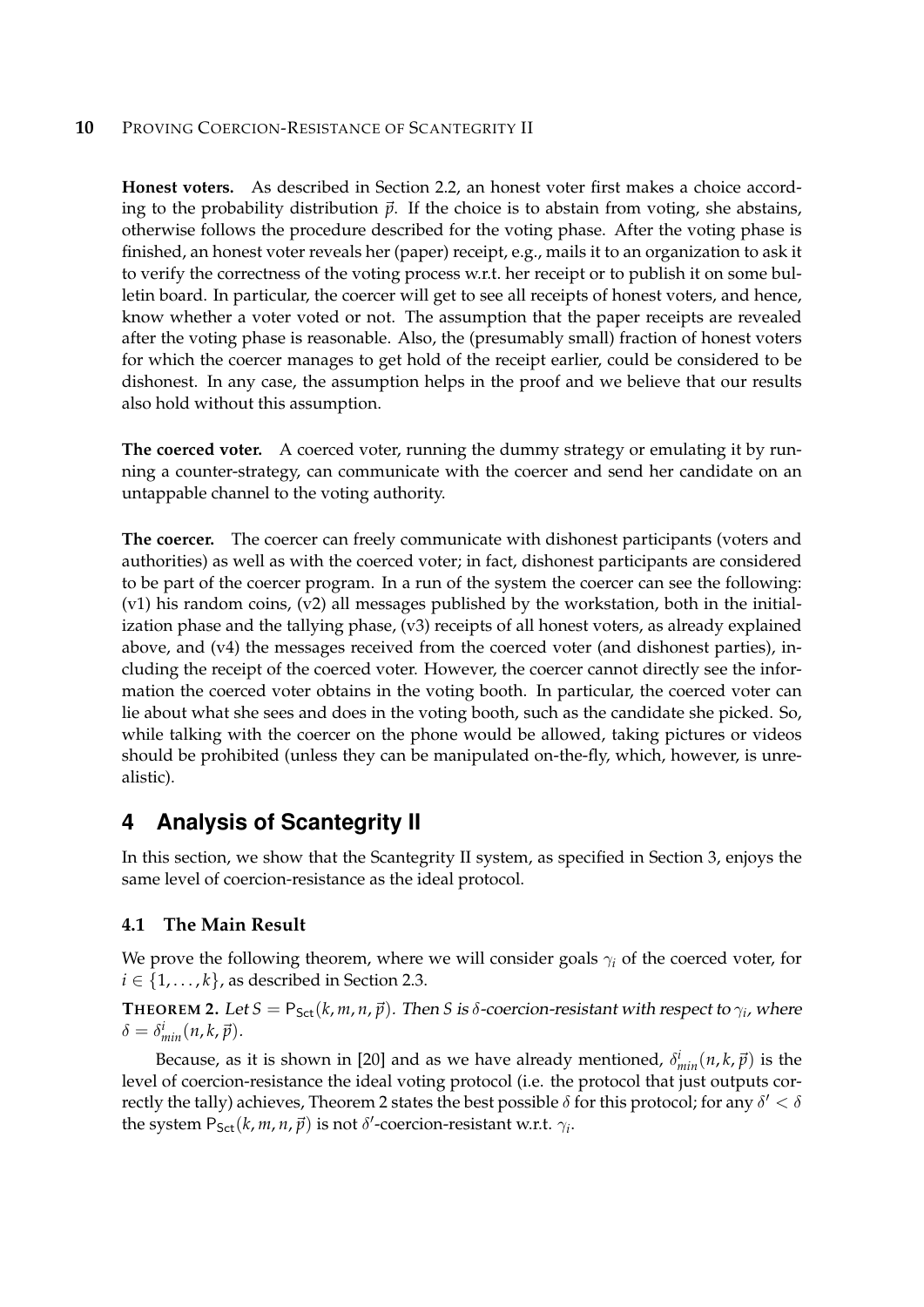**Remarks:** None of the other definitions of coercion resistance proposed in the literature is suitable for the analysis of Scantegrity II (see also Section 5):

- Juels et al. [17] propose a definition specifically tailored towards voting in a public-key setting, with protocols having a specific structure. Scantegrity II does not fall into the class of protocols considered by Juels et al. Similarly for the definition proposed by Gardner et al. [15], which is also tailored to the protocol considered by the authors.
- The definition by Moran and Naor [24] is simulation-based, and hence, it suffers from the commitment problem. Due to the intensive use of commitments in Scantegrity II, the definition rejects the protocol as insecure, only due to the commitment problem. The definition might be possibly used to prove coercion-resistance of the protocol, if one would weaken the security assumptions, namely assume that *all* auditors are honest. In this case a simulator can simulate these auditors, which allows it to fake the proof that the *R*-table connects correctly the *Q*- and *S*-table, as it "knows" the challenges.
- The definition by Teague et al. [34] is intended to be used for protocols that have been reduced to ideal functionalities. As the authors suggest, this definition should be combined with a simulation-based definition, such as the one by Moran and Naor, and hence, it suffers from the same problem as that definition.

#### **4.2 Proof of the Main Result**

The remainder of this section is devoted to the proof of Theorem 2. First, we define the counter-strategy  $\tilde{v}$  of the coerced voter:  $\tilde{v}$  coincides with the dummy strategy dum, with the exception that  $\tilde{v}$  votes for candidate *i*, i.e., the coerced voter reveals the code next to candidate *i*, if the coercer instructs the coerced voter to vote for some candidate *j*.

Clearly, if the coerced voter runs the counter-strategy  $\tilde{v}$ , then condition (i) of Definition 1 is satisfied for every  $c \in C_S$ . Note that if the coercer does not instruct the coerced voter to vote for some candidate *j* (abstention attack), then following the counter-strategy the coerced voter abstains from voting, which is in accordance with  $\gamma_i.$ 

It remains to prove condition (ii) of Definition 1. For this purpose, let us fix a program *c* of the coercer. We need to prove that  $Pr[T \mapsto 1] - Pr[\tilde{T} \mapsto 1] \le \delta$ , where  $T = (\text{dum} || c || \textbf{e}_S)$ and  $\tilde{T} = (\tilde{v} \parallel c \parallel \epsilon_s)$ . The rest of the proof consists of two parts, a cryptographic and a combinatorial part. The cryptographic part is Lemma 3. Using Lemma 3, the combinatorial part is merely a reduction to the ideal case (see Section 2.4); it does not have to be redone.

As introduced in Section 2.2, by  $\omega_1 \in \Omega_1$  we denote a vector of choices made by the honest voters and by  $\omega_2 \in \Omega_2$  we denote all the remaining random coins of a system. We denote by  $\rho$  a view of the coercer, as described in Section 3.2, (v1)–(v4). We use the notion of a *pure result*  $\vec{r} = (r_0, \ldots, r_k)$  which is the result of the election not including the dishonest voters. In particular, it holds that  $r_0 + \cdots + r_k = n + 1$  and the coercer can compute this result from his view, by subtracting the votes of dishonest voters from the result of the election. We will denote the pure result determined by a view  $\rho$  of the coercer by res $(\rho)$ . A pure result determined by  $\omega_1$  and the choice *j* of the coerced voter will be denoted by  $res(\omega_1, j)$ .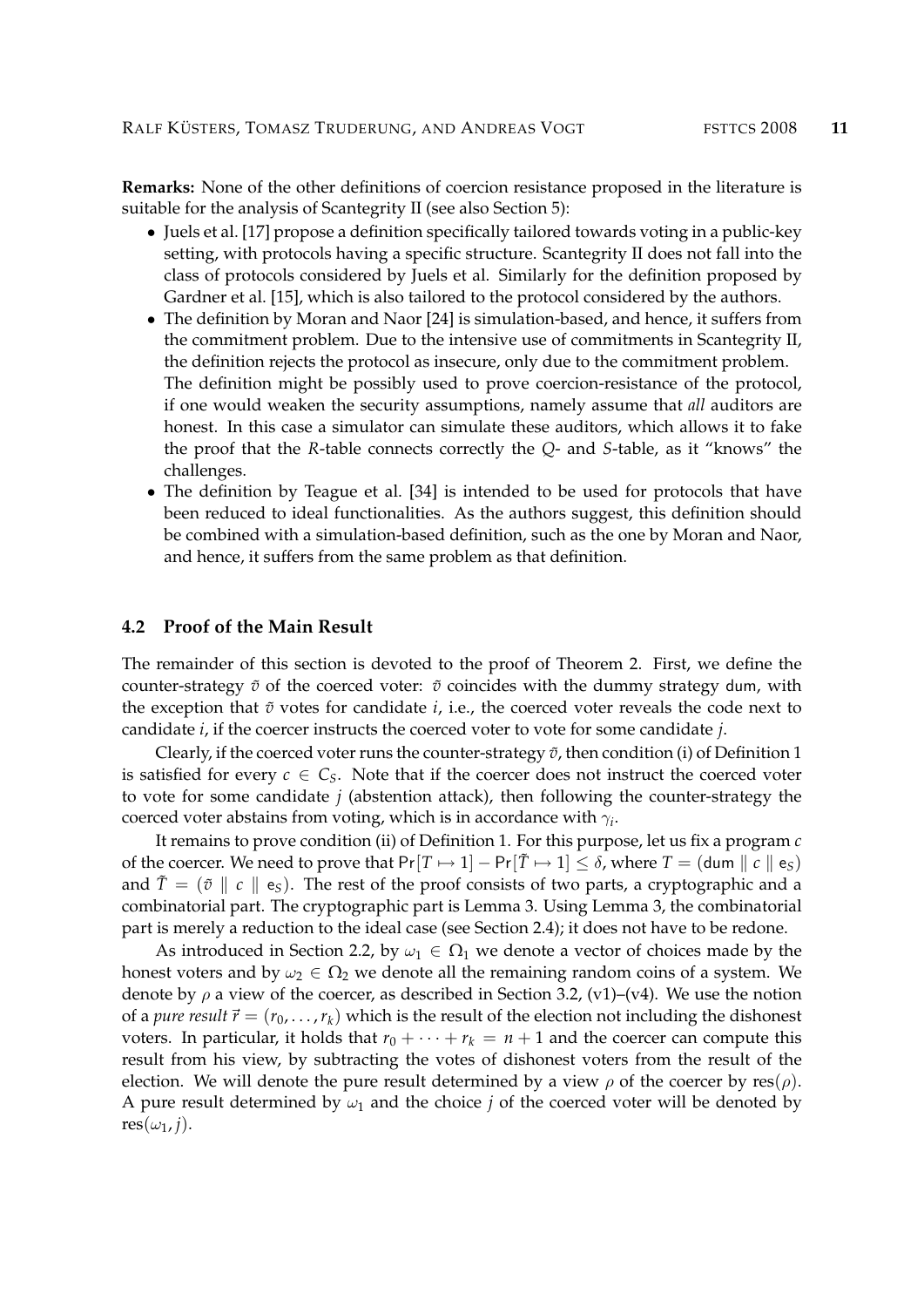As mentioned before, the coercer can derive from his view which voters abstained from voting. Given a view  $\rho$  of the coercer, we denote by abst $(\rho)$  the set of voters who abstained from voting, among the honest voters and the coerced voter; the number of such voters is referred to by  $r_0(\rho) = |\text{abst}(\rho)|$ . As this set/number depends only on  $\omega_1$ , we will sometimes write abst $(\omega_1)/r_0(\omega_1)$ .

For a coercer view  $\rho$  in a run of the system, we denote by  $f(\rho)$  the candidate the coercer wants the coerced voter to vote for; if the coercer does not instruct the coerced voter to vote, then  $f(\rho)$  is undefined. Note that the coercer has to provide the coerced voter with  $f(\rho)$ before the end of the election. Consequently, all messages the coercer has seen up to this point only depend on  $\omega_2$  and are independent of the choices made by honest voters, which are determined by  $\omega_1$ . Therefore, we sometimes write  $f(\omega_2)$  for the candidate the coercer wants the coerced voter to vote for in runs that use the random coins  $\omega_2$ .

For a coercer view  $\rho$ , let  $\varphi_\rho$  be a predicate over  $\Omega_1$  such that  $\varphi_\rho(\omega_1)$  holds iff res $(\omega_1, f(\rho)) =$ res( $\rho$ ) and abst( $\omega_1$ ) = abst( $\rho$ ), i.e., the choices  $\omega_1$  of the honests voter are consistent with the view of the coercer, as far as the result of the election and the set of abstaining voters is concerned, in case the coerced voter runs the dummy strategy. Analogously, for the counter-strategy, we define that  $\tilde{\varphi}_0(\omega_1)$  holds iff res $(\omega_1, i) = \text{res}(\rho)$  and  $\text{abst}(\omega_1) = \text{abst}(\rho)$ .

For a coercer view  $\rho$ , by  $T(\omega_1, \omega_2) \mapsto \rho$ , or simply  $T \mapsto \rho$ , we denote the fact that the system *T*, when run with  $\omega_1$ ,  $\omega_2$ , produces the view  $\rho$  (similarly for  $\tilde{T}$ ). For a set *M* of views, we write  $T(\omega_1, \omega_2) \mapsto M$  if  $T(\omega_1, \omega_2) \mapsto \rho$  for some  $\rho \in M$ .

The following lemma is the key fact used in the proof of Theorem 2 (see Appendix A for the proof). It constitutes the cryptographic part of the proof of Theorem 2.

**LEMMA** 3. Let  $\rho$  be a coercer view such that  $f(\rho)$  is defined. Let  $\omega_1^{\rho}$  $n_1^{\rho}$  and  $\tilde{\omega}_1^{\rho}$  $j_1^{\rho}$  be some fixed elements of  $\Omega_1$  such that  $\varphi_\rho(\omega_1^\rho)$  $\binom{\rho}{1}$  and  $\tilde{\varphi}_{\rho}(\tilde{\omega}_1^{\rho})$  $\binom{p}{1}$ , respectively. Then, the following equations hold true:

$$
\Pr[T \mapsto \rho] = \Pr_{\omega_1}[\varphi_{\rho}(\omega_1)] \cdot \Pr_{\omega_2}[T(\omega_1^{\rho}, \omega_2) \mapsto \rho] \tag{1}
$$

$$
\Pr[\tilde{T} \mapsto \rho] = \Pr_{\omega_1}[\tilde{\varphi}_{\rho}(\omega_1)] \cdot \Pr_{\omega_2}[\tilde{T}(\tilde{\omega}_1^{\rho}, \omega_2) \mapsto \rho] \tag{2}
$$

$$
\Pr_{\omega_2}[T(\omega_1^{\rho}, \omega_2) \mapsto \rho] = \Pr_{\omega_2}[\tilde{T}(\tilde{\omega}_1^{\rho}, \omega_2) \mapsto \rho] . \tag{3}
$$

Intuitively, the lemma says that the view of the coercer is information-theoretically independent of the choices of honest voters and the coerced voter as long as these choices are consistent with the result of the election given in this view.

Now, using this lemma, we can link the level of coercion-resistance the Scantegrity II system provides with the optimal bound  $\delta_{min}$  established in [20]. Clearly, if  $f(\rho)$  is defined, we have:

$$
\begin{aligned} \mathsf{Pr}_{\omega_1}[\varphi_{\rho}(\omega_1)] &= \mathsf{Pr}_{\omega_1}[\operatorname{res}(\omega_1, f(\rho)) = \operatorname{res}(\rho)] \cdot \mathsf{Pr}_{\omega_1}[\operatorname{abst}(\omega_1) = \operatorname{abst}(\rho) \mid \operatorname{res}(\omega_1, f(\rho)) = \operatorname{res}(\rho)] \\ &= A_{\operatorname{res}(\rho)}^{f(\rho)} \cdot \mathsf{Pr}_{\omega_1}[\operatorname{abst}(\omega_1) = \operatorname{abst}(\rho) \mid \operatorname{res}(\omega_1, f(\rho)) = \operatorname{res}(\rho)] \end{aligned}
$$

and similarly

$$
\mathsf{Pr}_{\omega_1}[\tilde{\varphi}_{\rho}(\omega_1)] = A^i_{\mathrm{res}(\rho)} \cdot \mathsf{Pr}_{\omega_1}[\mathrm{abst}(\omega_1) = \mathrm{abst}(\rho) \mid \mathrm{res}(\omega_1, i) = \mathrm{res}(\rho)].
$$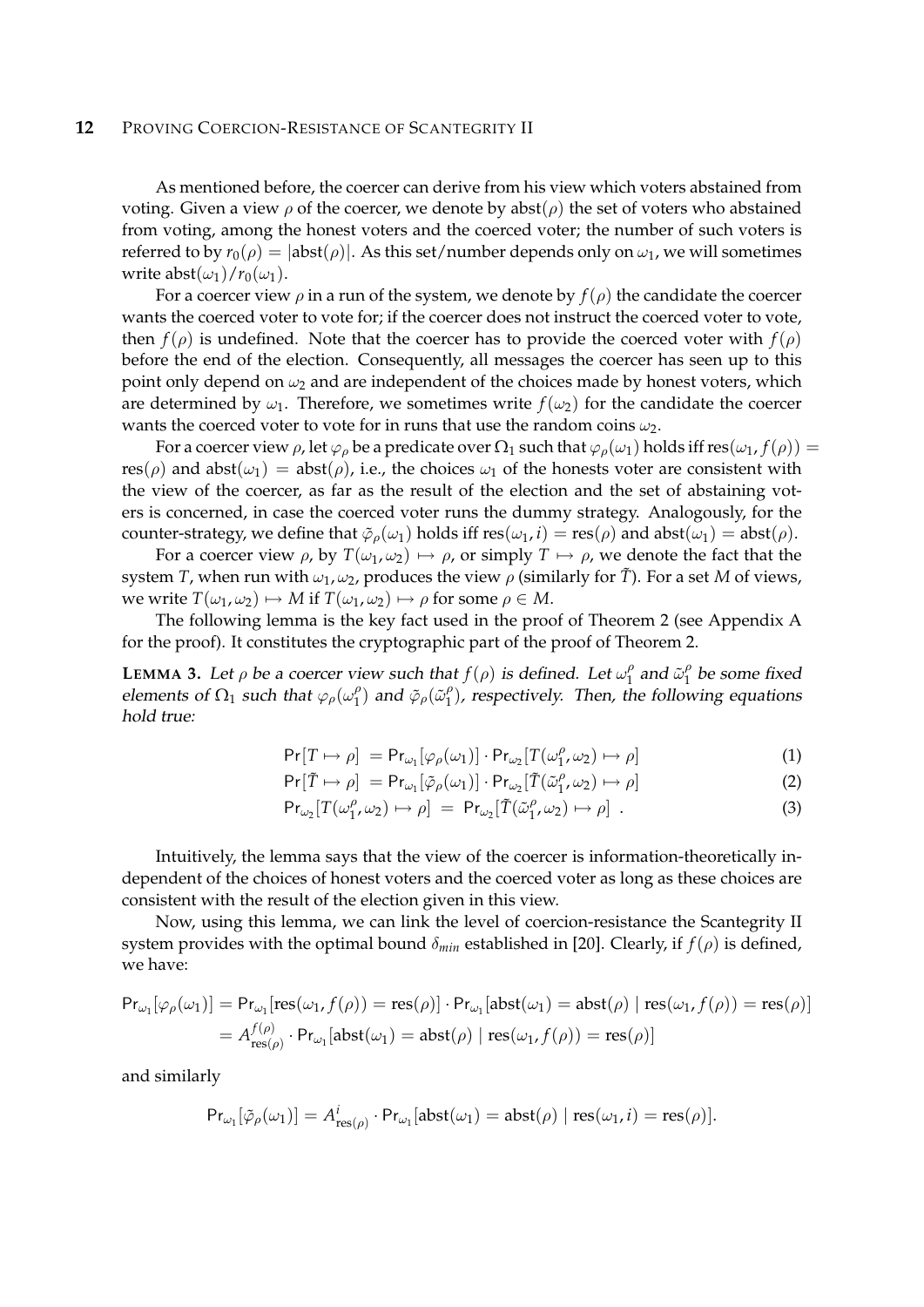Furthermore, we have

$$
\begin{aligned} \mathsf{Pr}_{\omega_1}[\text{abst}(\omega_1) = \text{abst}(\rho) \mid \text{res}(\omega_1, f(\rho)) = \text{res}(\rho)] &= \\ &= \mathsf{Pr}_{\omega_1}[\text{abst}(\omega_1) = \text{abst}(\rho) \mid r_0(\omega_1) = r_0(\rho)] \\ &= \mathsf{Pr}_{\omega_1}[\text{abst}(\omega_1) = \text{abst}(\rho) \mid \text{res}(\omega_1, i) = \text{res}(\rho)], \end{aligned}
$$

as the set of abstaining voters depends only on the number of abstaining voters.

Together with Lemma 3, we immediately obtain for all  $\omega_1^{\rho}$  with  $\varphi_{\rho}(\omega_1^{\rho})$  $\binom{\rho}{1}$ :

$$
Pr[T \mapsto \rho] - Pr[\tilde{T} \mapsto \rho] = (A_{\text{res}(\rho)}^{f(\rho)} - A_{\text{res}(\rho)}^i) \cdot Pr_{\omega_2}[T(\omega_1^{\rho}, \omega_2) \mapsto \rho] \cdot Pr_{\omega_1}[\text{abst}(\omega_1) = \text{abst}(\rho) \mid r_0(\omega_1) = r_0(\rho)
$$

Note that we do not assume here that there exists  $\tilde{\omega}_1^{\rho}$  $\frac{\rho}{1}$  such that  $\tilde{\varphi}_{\rho}(\tilde{\omega}_1^{\rho})$  $1<sup>\rho</sup>$ ). In this special case we have  $A^i_{\operatorname{res}(\rho)}=0$  and  $\operatorname{\sf Pr}[\tilde{T}\mapsto\rho]=0.$ 

Let *M* be the set of views that are accepted by the program *c* of the coercer, i.e., for which the coercer outputs 1. In what follows, let *j* range over the set of candidate names  $\{1,\ldots,k\}$ ,  $\vec{r} = (r_0,\ldots,r_k)$  over all the pure results and *S* over all subsets of  $\{1,\ldots,n\}$ . Let  $M^{7,S}_{j} = \{\rho \in M : f(\rho) = j, \text{ abst}(\rho) = S \text{ and } \text{res}(\rho) = \vec{r}\}.$  In the following, we can assume without loss of generality that *M* contains only views  $\rho$  such that  $Pr[T \mapsto \rho] > 0$  (this is because, by removing from *M* views that fail to satisfy this condition, we only make the expression Pr $[T \mapsto 1] - \Pr[\tilde{T} \mapsto 1]$  bigger). Therefore, for all *j*,  $\vec{r}$ , and  $S$  such that  $M^{\vec{r},S}_{j}$  is non-empty, there exists  $\omega_1^{j,\vec{r},S}$  $j^{j,\vec{r},S}_{1}$  such that res $(\omega_1^{j,\vec{r},S})$  $j^{j,\vec{r},S}_{1}$ ,  $j$ ) =  $\vec{r}$  and abst $(\omega_1^{j,\vec{r},S})$  $j_1^{J,r,s}$ ) = *S*. Clearly, we have  $\varphi_{\rho}(\omega_{1}^{j,\vec{r},S}% )\equiv\varphi_{\rho}(\omega_{1}^{j,\vec{r},S})\equiv\varphi_{\rho}(\omega_{1}^{j,\vec{r},S})\equiv\varphi_{\rho}(\omega_{1}^{j,\vec{r},S})$  $j^{j,\vec{r},S}_{1})$  for all  $\rho \in M^{\vec{r},S}_{j}.$  We have

$$
\Phi = \Pr[T \mapsto 1] - \Pr[\tilde{T} \mapsto 1]
$$
\n
$$
= \Pr[T \mapsto M] - \Pr[\tilde{T} \mapsto M]
$$
\n
$$
= \sum_{j} \sum_{\vec{r}} \sum_{S} \sum_{\rho \in M_{j}^{\vec{r},S}} (\Pr[T \mapsto \rho] - \Pr[\tilde{T} \mapsto \rho])
$$
\n
$$
= \sum_{j} \sum_{\vec{r}} \sum_{S} \sum_{\rho \in M_{j}^{\vec{r},S}} (A_{\vec{r}}^{j} - A_{\vec{r}}^{j}) \cdot \Pr_{\omega_{2}}[T(\omega_{1}^{j,\vec{r},S}, \omega_{2}) \mapsto \rho] \cdot \Pr_{\omega_{1}}[\text{abst}(\omega_{1}) = S | r_{0}(\omega_{1}) = r_{0}]
$$
\n
$$
= \sum_{j} \sum_{\vec{r}} (A_{r}^{j} - A_{r}^{i}) \sum_{S} \sum_{\rho \in M_{j}^{\vec{r},S}} \Pr_{\omega_{2}}[T(\omega_{1}^{j,\vec{r},S}, \omega_{2}) \mapsto \rho] \cdot \Pr_{\omega_{1}}[\text{abst}(\omega_{1}) = S | r_{0}(\omega_{1}) = r_{0}].
$$

Let  $M_{i,j}^* = \{\vec{r}: A_{\vec{r}}^j \geq A_{\vec{r}}^i\}$ . Then, we obtain

$$
\Phi \leq \sum_j \sum_{\vec{r} \in M^*_{i,j}} (A^j_{\vec{r}} - A^i_{\vec{r}}) \sum_S \sum_{\rho \in M^{\vec{r}},S} \Pr_{\omega_2} [T(\omega_1^{j,\vec{r},S},\omega_2) \mapsto \rho] \Pr_{\omega_1} [\text{abst}(\omega_1) = S \mid r_0(\omega_1) = r_0].
$$

Next, we use that, by the definition of  $M^{\vec{r},S}_j$ , for  $\rho \in M^{\vec{r},S}_j$  we have  $f(\rho)=j$  and, because  $f(\rho)$  depends only on  $\omega_2$ ,  $T(\omega_1^{j,\vec{r},S})$  $j_1^{J,r,s}, \omega_2$   $\rightharpoonup$   $\rho$  implies  $f(\omega_2) = j$ . With this, we obtain

$$
\mathsf{Pr}_{\omega_2}[T(\omega_1^{\rho}, \omega_2) \mapsto \rho] = \mathsf{Pr}_{\omega_2}[f(\omega_2) = j] \cdot \mathsf{Pr}_{\omega_2}[T(\omega_1^{j\vec{r}, S}, \omega_2) \mapsto \rho \mid f(\omega_2) = j]
$$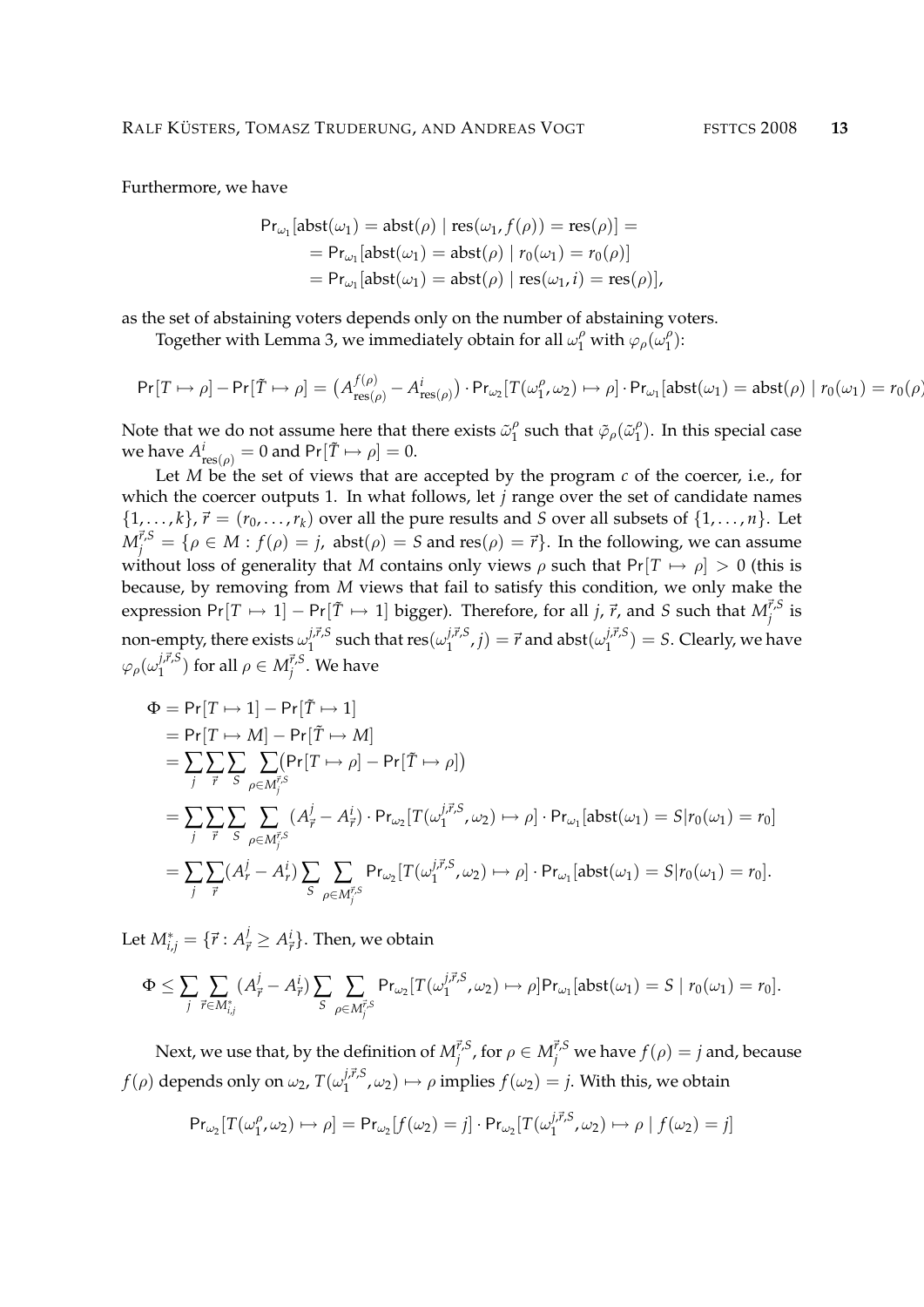for  $\rho \in M^{\vec{r},S}_{j}.$  Now, we can conclude

$$
\Phi \leq \sum_{j} \sum_{\vec{r} \in M_{i,j}^*} (A_{\vec{r}}^j - A_{\vec{r}}^i) \sum_{S} Pr_{\omega_1}[\text{abst}(\omega_1) = S | r_0(\omega_1) = r_0] \sum_{\rho \in M_{j}^{\vec{r},S}} Pr_{\omega_2}[f(\omega_2) = j] \cdot Pr_{\omega_2}[T(\omega_1^{j,\vec{r},S}, \omega_2) \mapsto \rho | f(\omega_2) \leq \sum_{j} Pr_{\omega_2}[f(\omega_2) = j] \sum_{r \in M_{i,j}^*} (A_r^j - A_r^i) \sum_{S} Pr_{\omega_1}[\text{abst}(\omega_1) = S | r_0(\omega_1) = r_0] \leq \sum_{j} Pr_{\omega_2}[f(\omega_2) = j] \sum_{\vec{r} \in M_{i,j}^*} (A_{\vec{r}}^j - A_{\vec{r}}^i) \leq \sum_{j} Pr_{\omega_2}[f(\omega_2) = j] \cdot \delta_{\text{min}}^i(n, k, \vec{p}) \leq \delta_{\text{min}}^i(n, k, \vec{p}) = \delta.
$$

This concludes the proof of Theorem 2.

## **5 Related Work**

As mentioned in the introduction, only very few voting protocols have been analyzed rigorously in cryptographic models w.r.t. coercion-resistance.

In [17], Juels et al. presented one of the first definitions of coercion-resistance, which is tailored towards voting in a public-key setting, with protocols having a specific structure. This definition is applied to the author's voting protocol.

A definition of coercion-resistance within the simulation-based approach was presented by Moran and Naor [24], based on a definition of coercion-resistance for multi-party computation by Canetti and Gennaro [6]. Moran and Naor apply their definition to two of their protocols, including their Split-Ballot protocol [25]. As further discussed in [20], and also mentioned in Section 4.1, among others due the so-called commitment problem, the definition of Moran and Naor is quite demanding and rules out many seemingly reasonable voting protocols.

Teague et al. [34] proposed a definition of coercion-resistance which takes a quantitative approach. However, this definition has the following limitations: (i) It is intended to be used for ideal protocols, combined, as the authors suggest, with a simulation-based definition. (ii) The coercer may only use a specific strategy to decide whether to punish the coerced voter or not. Also, the class of counter-strategies available to the coerced voter is limited. (iii) Only the probability that a cheating voter gets punished is considered, ignoring the possibility that a voter might try to sell her vote by following the instructions of the coercer. Teague et al. apply their definition to a tallying procedure for STV voting.

A recent definition of coercion-resistance by Gardner et al. [15] is specifically tailored to the protocol considered by the authors. It also considers only a very restricted part of an election process, denying, for example, the coercers access to information in the tallying phase.

As mentioned in the introduction, our work is based on the definition of coercionresistance proposed in [20] by Küsters et al. They apply their definition to ThreeBallot [30] and Bingo Voting [4]. As Küsters et al. pointed out in their work, these protocols could not have been analyzed based on other cryptographic definition of coercion-resistance. As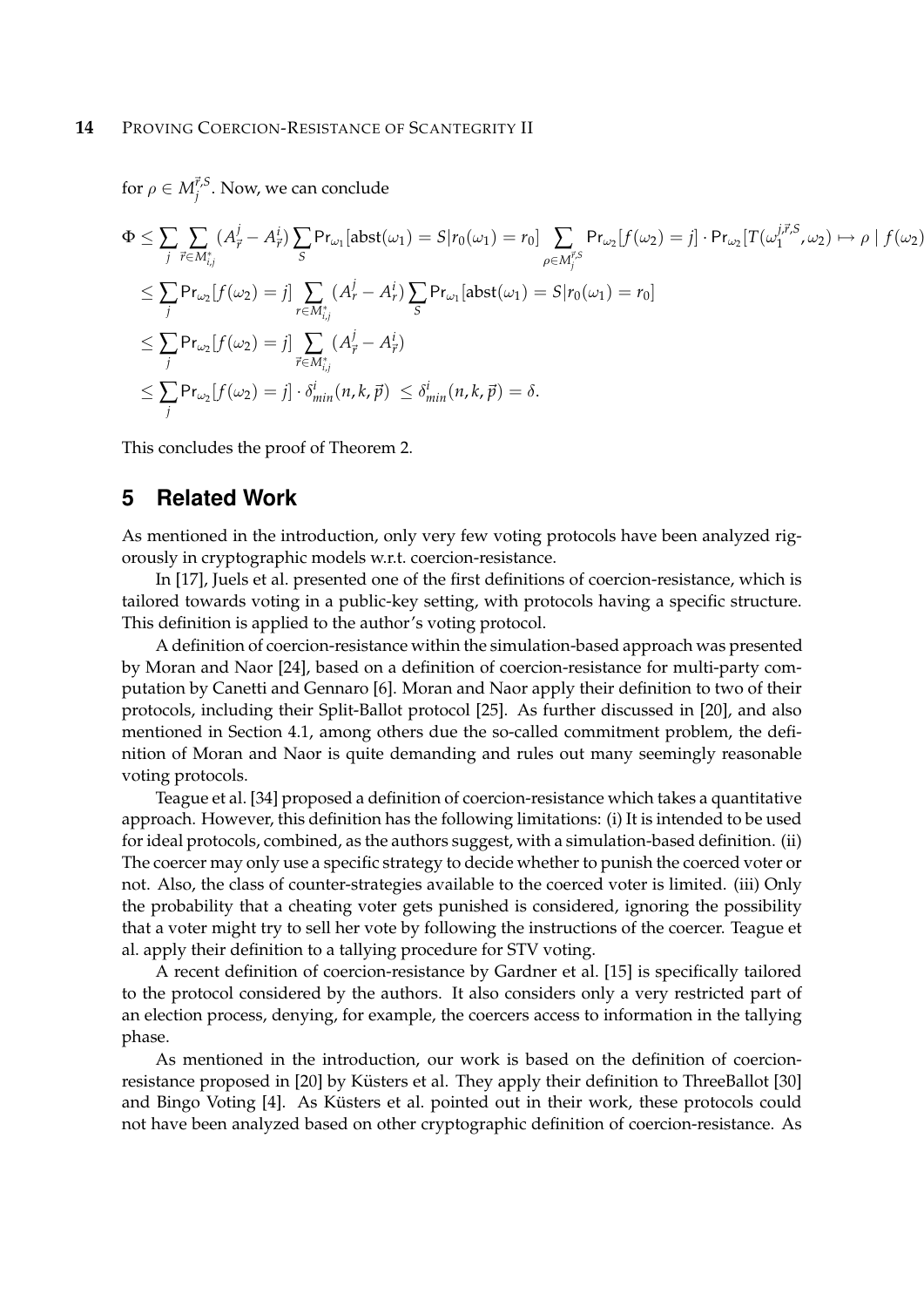menionted in Section 4.1, the analysis of Scantegrity II is also outside the scope of other definitions of coercion-resistance.

As already mentioned in the introduction, several definitions of coercion-resistance were proposed in symbolic models [14, 2, 19]. The definitions in [14, 2] were, among others, applied to the protocol proposed in [17]. The authors of [19] applied their definition to the voting system Civitas [13], a voting protocol by Lee et al. [22], and one by Okamoto [27].

## **6 Conclusion and Future Work**

In this paper, we have shown that Scantegrity II provides an optimal level of coercionresistance, i.e., the same level of coercion-resistance as an ideal voting protocol, under the (necessary) assumption that the workstation and the PRNG used in Scantegrity II are honest. Since we assume that the coercer can see the receipts of all voters, and hence, can see whether or not a voter voted, Scantegrity II is not resistant to forced abstentation attacks.

Besides coercion-resistance, Scantegrity II is also designed to provide verifiability. We leave it to future work to analyze Scantegrity II w.r.t. this property. It seems possible to use a very recently proposed definition of verifiability by Küsters, Truderung, and Vogt [21] for this purpose. In the same paper, Küsters et al. also provide a definition of accountability, which would be interesting to apply to Scantegrity II.

#### **References**

- [1] B. Adida and R. L. Rivest. Scratch & vote: self-contained paper-based cryptographic voting. In *Workshop on Privacy in the Electronic Society (WPES 2006)*, pages 29–40, 2006.
- [2] M. Backes, C. Hritcu, and M. Maffei. Automated Verification of Remote Electronic Voting Protocols in the Applied Pi-Calculus. In *Proceedings of the 21st IEEE Computer Security Foundations Symposium (CSF 2008)*, pages 195–209. IEEE Computer Society, 2008.
- [3] J. C. Benaloh and D. Tuinstra. Receipt-free secret-ballot elections (extended abstract). In *Proceedings of the Twenty-Sixth Annual ACM Symposium on Theory of Computing (STOC 1994)*, pages 544–553. ACM Press, 1994.
- [4] J.-M. Bohli, J. Müller-Quade, and S. Röhrich. Bingo Voting: Secure and Coercion-Free Voting Using a Trusted Random Number Generator. In A. Alkassar and M. Volkamer, editors, *E-Voting and Identity (VOTE-ID 2007)*, volume 4896 of *Lecture Notes in Computer Science*, pages 111–124. Springer, 2007.
- [5] R. Canetti. Universally Composable Security: A New Paradigm for Cryptographic Protocols. Technical report, Cryptology ePrint Archive, December 2005. Online available at http://eprint.iacr.org/2000/067.ps.
- [6] R. Canetti and R. Gennaro. Incoercible Multiparty Computation (extended abstract). In *37th Annual Symposium on Foundations of Computer Science (FOCS '96)*, pages 504–513. IEEE Computer Society, 1996.
- [7] D. Chaum. http://punchscan.org/.
- [8] D. Chaum. Untraceable Electronic Mail, Return Addresses, and Digital Pseudonyms. *Commun. ACM*, 24(2):84–88, 1981.
- [9] D. Chaum. Secret-Ballot Receipts: True Voter-Verifiable Elections. *IEEE Security & Privacy*, 2(1):38–47, 2004.
- [10] D. Chaum, R. Carback, J. Clark, A. Essex, S. Popoveniuc, R. L. Rivest, P. Y. A. Ryan, E. Shen, and A. T. Sherman. Scantegrity II: End-to-End Verifiability for Optical Scan Election Systems using Invisible Ink Confirmation Codes. In *USENIX/ACCURATE Electronic Voting Technology (EVT 2008)*. USENIX Association, 2008.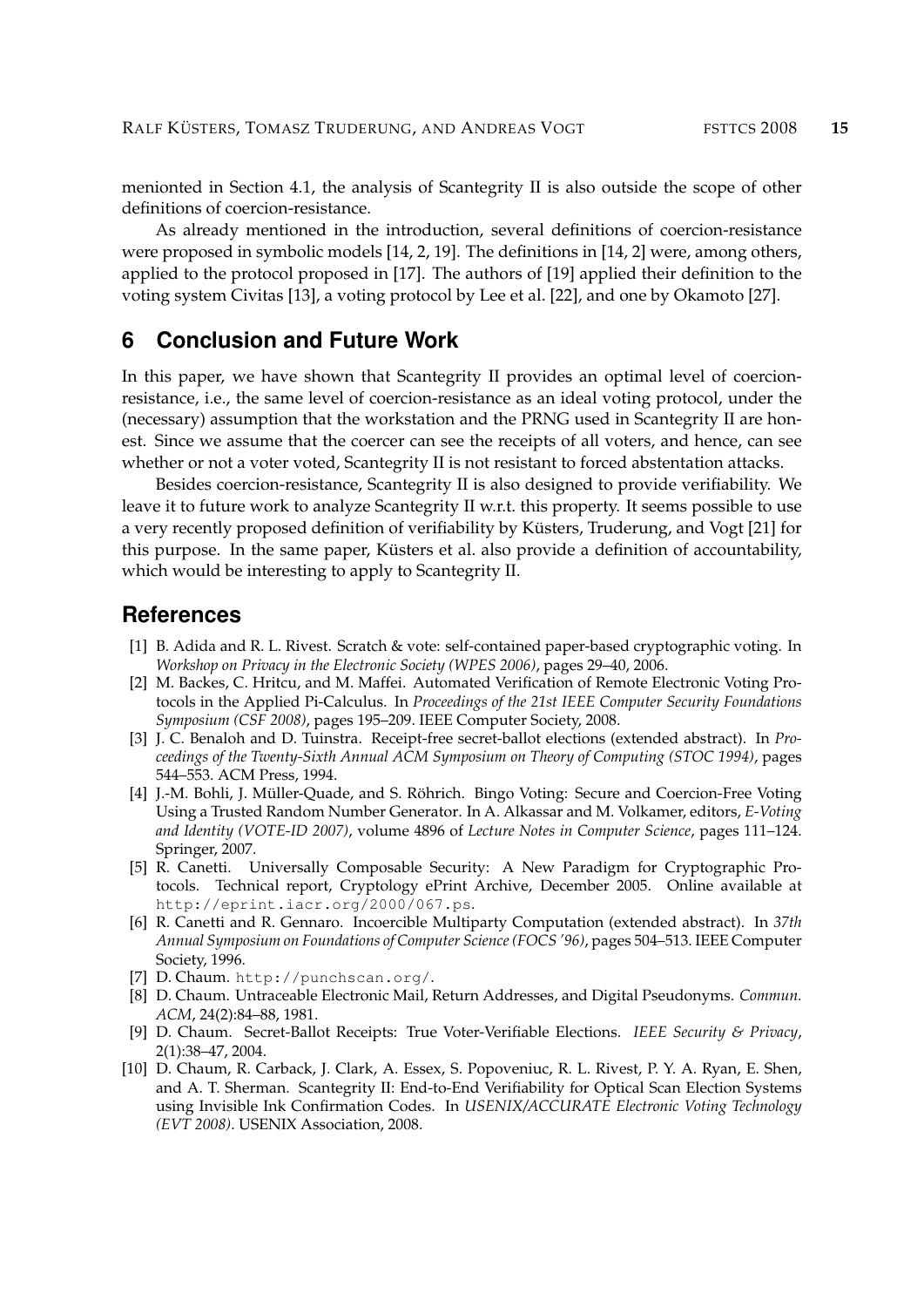- [11] D. Chaum, P.Y.A. Ryan, and S. Schneider. A practical, voter-verifiable election scheme. In *Proceedings of the 10th European Symposium on Research in Computer Security (ESORICS 2005)*, volume 3679 of *Lecture Notes in Computer Science*, pages 118–139. Springer, 2005.
- [12] B. Chevallier-Mames, P.-A. Fouque, D. Pointcheval, J. Stern, and J. Traore. On Some Incompat- ´ ible Properties of Voting Schemes. In *IAVoSS Workshop On Trustworthy Elections (WOTE 2006)*, 2006.
- [13] M. R. Clarkson, S. Chong, and A. C. Myers. Civitas: Toward a Secure Voting System. In *2008 IEEE Symposium on Security and Privacy (S&P 2008)*, pages 354–368. IEEE Computer Society, 2008.
- [14] S. Delaune, S. Kremer, and M.D. Ryan. Coercion-Resistance and Receipt-Freeness in Electronic Voting. In *Proceedings of the 19th IEEE Computer Security Foundations Workshop (CSFW'06)*, pages 28–39. IEEE Computer Society Press, 2006.
- [15] R. Gardner, S. Garera, and A. D. Rubin. Coercion Resistant End-to-end Voting. In Roger Dingledine and Philippe Golle, editors, *13th International Conference on Financial Cryptography (FC 2009)*, volume 5628 of *Lecture Notes in Computer Science*, pages 344–361. Springer, 2009.
- [16] H.L. Jonker and W. Pieters. Receipt-Freeness as a special case of Anonymity in Epistemic Logic. In *IAVoSS Workshop On Trustworthy Elections (WOTE 2006)*, 2006.
- [17] A. Juels, D. Catalano, and M. Jakobsson. Coercion-resistant electronic elections. In *Proceedings of Workshop on Privacy in the Eletronic Society (WPES 2005)*, pages 61–70. ACM Press, 2005.
- [18] R. Küsters. Simulation-Based Security with Inexhaustible Interactive Turing Machines. In *Proceedings of the 19th IEEE Computer Security Foundations Workshop (CSFW-19 2006)*, pages 309–320. IEEE Computer Society, 2006.
- [19] R. Küsters and T. Truderung. An Epistemic Approach to Coercion-Resistance for Electronic Voting Protocols. In *2009 IEEE Symposium on Security and Privacy (S&P 2009)*, pages 251–266. IEEE Computer Society, 2009.
- [20] Ralf Küsters, Tomasz Truderung, and Andreas Vogt. A Game-based Definition of Coercion-Resistance and its Application. In *23th IEEE Computer Security Foundations Symposium, CSF 2010*. IEEE Computer Society, 2010. to appear.
- [21] Ralf Küsters, Tomasz Truderung, and Andreas Vogt. Accountabiliy: Definition and Relationship to Verifiability. Technical Report 2010/236, Cryptology ePrint Archive, 2010. http: //eprint.iacr.org/.
- [22] B. Lee, C. Boyd, E. Dawson, K. Kim, J. Yang, and S. Yoo. Providing receipt-freeness in mixnetbased voting protocols. In *Proceedings of Information Security and Cryptology (ICISC 2003)*, volume 2971 of *Lecture Notes in Computer Science*, pages 245–258. Springer, 2003.
- [23] D. Lundin and P. Y. A. Ryan. Human Readable Paper Verification of Prêt à Voter. In *European Symposium on Research in Computer Security (ESORICS 2008)*, pages 379–395, 2008.
- [24] T. Moran and M. Naor. Receipt-Free Universally-Verifiable Voting With Everlasting Privacy. In C. Dwork, editor, *Advances in Cryptology - CRYPTO 2006, 26th Annual International Cryptology Conference, Proceedings*, volume 4117 of *Lecture Notes in Computer Science*, pages 373–392. Springer, 2006.
- [25] T. Moran and M. Naor. Split-ballot voting: everlasting privacy with distributed trust. In P. Ning, S. De Capitani di Vimercati, and P. F. Syverson, editors, *Proceedings of the 2007 ACM Conference on Computer and Communications Security, CCS 2007*, pages 246–255. ACM, 2007.
- [26] C. A. Neff. Practical High Certainty Intent Verification for Encrypted Votes. http://www. votehere.com/old/vhti/documentation/vsv-2.0.3638.pdf.
- [27] T. Okamoto. Receipt-Free Electronic Voting Schemes for Large Scale Elections. In B. Christianson, B. Crispo, T. M. A. Lomas, and M. Roe, editors, *Proceedings of the 5th International Workshop on Security Protocols*, volume 1361 of *Lecture Notes in Computer Science*, pages 25–35. Springer, 1997.
- [28] S. Popoveniuc and B. Hosp. An introduction to PunchScan. In *IAVoSS Workshop on Trustworthy Elections (WOTE 2007)*, 2007.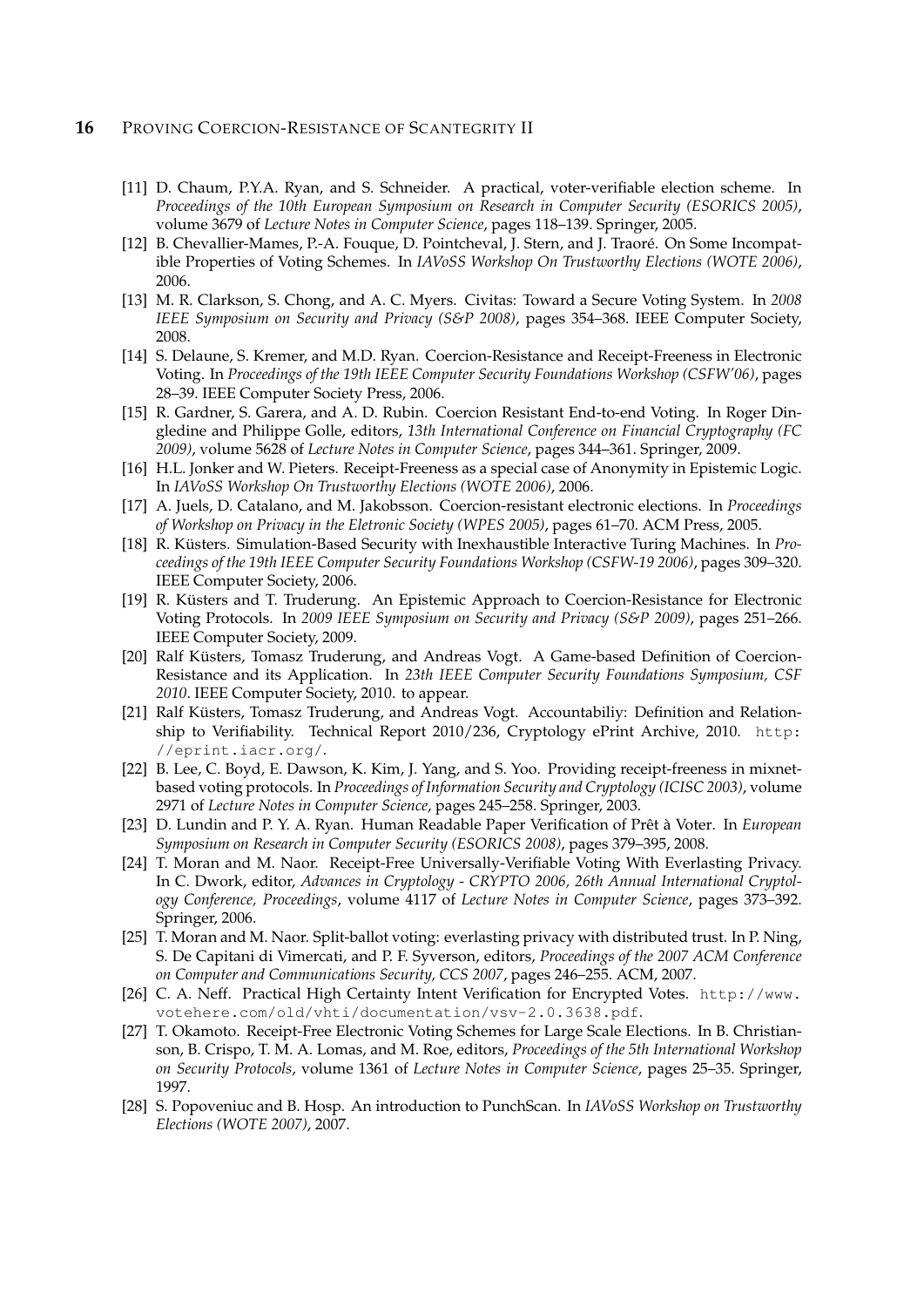- [29] B. Riva and A. Ta-Shma. Bare-Handed Electronic Voting with pre-processing. In *USENIX/ACCURATE Electronic Voting Technology (EVT 2007)*, 2007.
- [30] R. L. Rivest and W. D. Smith. Three Voting Protocols: ThreeBallot, VAV and Twin. In *USENIX/ACCURATE Electronic Voting Technology (EVT 2007)*, 2007.
- [31] P. Y. A. Ryan. A variant of the Chaum voter-verifiable scheme. In *Water, Innovation, Technology & Sustainability (WITS 2005)*, pages 81–88, 2005.
- [32] P. Y. A. Ryan. Prêt à Voter with Paillier Encryption-extended journal version. Technical report, University of Newcastle upon Tyne, 2008.
- [33] P. Y. A. Ryan and S. A. Schneider. Prêt à Voter with Re-encryption Mixes. In *European Symposium on Research in Computer Security (ESORICS 2006)*, pages 313–326. Springer, 2006.
- [34] V. Teague, K. Ramchen, and L. Naish. Coercion-Resistant tallying for STV voting. In *IAVoSS Workshop On Trustworthy Elections (WOTE 2008)*, 2008.

### **A Proof of Lemma 3**

The core of Lemma 3 is stated in the following lemma.

**LEMMA 4.** Let  $\rho$  be an arbitrary view such that  $f(\rho)$  is defined. Let  $\omega_1, \omega_1', \omega_1''', \omega_1'''$  be arbitrary, fixed elements of  $\Omega_1$  with  $\varphi_\rho(\omega_1)$ ,  $\varphi_\rho(\omega_1')$ ,  $\tilde{\varphi}_\rho(\omega_1'')$ , and  $\tilde{\varphi}_\rho(\omega_1''')$ . Then the sets

$$
A = {\omega_2 : T(\omega_1, \omega_2) \mapsto \rho},
$$
  
\n
$$
B = {\omega_2 : T(\omega'_1, \omega_2) \mapsto \rho},
$$
  
\n
$$
C = {\omega_2 : \tilde{T}(\omega''_1, \omega_2) \mapsto \rho},
$$
  
\n
$$
D = {\omega_2 : \tilde{T}(\omega'''_1, \omega_2) \mapsto \rho}.
$$

have the same cardinality, and hence,  $\mu_2(A) = \mu_2(B) = \mu_2(C) = \mu_2(D)$ .

To prove this lemma, we use Lemma 5. To state Lemma 5, we use the following notation. By  $\tilde{T}_j$  we denote the system  $(\tilde{v}_j \parallel c \parallel \mathsf{e}_S)$ , where  $\tilde{v}_j$  is defined like  $\tilde{v}$  but votes for *j* instead of *i*. So we have  $\tilde{v} = \tilde{v}_i$  and  $\tilde{T} = \tilde{T}_i$ . Moreover, for each view  $\rho$  of the coercer, for which  $f(\rho)$  is defined, we clearly have:  $T(\omega_1, \omega_2) \mapsto \rho$  iff  $\tilde{T}_{f(\rho)}(\omega_1, \omega_2) \mapsto \rho$ . A permutation  $\sigma$  on a tuple  $(v_0, \ldots, v_n) \in \{0, 1, \ldots, k\}^{n+1}$  is a permutation on the set of indices  $\{0,\ldots,n\}$ . We write  $\sigma(v_0,\ldots,v_n)$  for the tuple  $(v_{\sigma(0)},\ldots,v_{\sigma(n)})$ . For simplicity of notation, we sometimes write  $\sigma(v_i)$  instead of  $v_{\sigma(i)}$ . We say that  $\sigma$  does not change the abstaining votes of  $(v_0, \ldots, v_n)$  if  $\sigma(j) = j$  for every  $j \in \{0, \ldots, k\}$  with  $v_j = 0$ . For  $j \in \{1, \ldots, k\}$  and  $\omega_1 \in \Omega_1(=\{0,1,\ldots,k\}^n)$ , we consider  $(j,\omega_1)$  to be an  $(n+1)$ -tuple over  $\{0,1,\ldots,k\}$ . If  $\sigma$  is a permutation on  $(j, \omega_1)$ , we may apply  $\sigma$  to  $\omega_1$ , written  $\sigma(\omega_1)$ , with the obvious meaning. With this and the above conventions, we have that  $\sigma(j,\omega_1) = (\sigma(j), \sigma(\omega_1)).$ 

**LEMMA 5.** For every  $j \in \{1, \ldots, k\}$ , every  $\omega_1 \in \Omega_1$  and every permutation  $\sigma^0$  on  $(j, \omega_1)$  that does not change the abstaining votes, there is a bijective function  $h=h^{j,\omega_1,\sigma^0}$  from  $\Omega_2$  to  $\Omega_2$  $s$ uch that for all  $\omega_2$  we have that  $\tilde T_j(\omega_1,\omega_2)$  yields the same view as  $\tilde T_{\sigma^0(j)}(\sigma^0(\omega_1)$ ,  $h(\omega_2)).$ 

We postpone the proof of this lemma to the end of this section. Now, Lemma 4 follows directly from Lemma 5: Given the assumptions of Lemma 4, there are permutations  $\sigma_1^0$ ,  $\sigma_2^0$ , and  $\sigma_3^0$  such that  $(f(\rho), \omega_1) = \sigma_1^0(f(\rho), \omega_1') = \sigma_2^0(i, \omega_1'') = \sigma_3^0(i, \omega_1''')$ . Moreover,  $T(\omega_1, \omega_2) \mapsto \rho_3^0(i, \omega_1'')$  $\inf\tilde{T}_{f(\rho)}(\omega_1,\omega_2)\mapsto\rho$  and  $\tilde{T}(\omega_1,\omega_2)\mapsto\rho$  iff  $\tilde{T}_i(\omega_1,\omega_2)\mapsto\rho.$  From this and Lemma 5 we obtain that the functions  $h^{f(\rho),\omega_1,(\sigma_1^0)^{-1}}$ ,  $h^{f(\rho),\omega_1,(\sigma_2^0)^{-1}}$ , and  $h^{f(\rho),\omega_1,(\sigma_3^0)^{-1}}$ , are bijections between  $A$  and *B*, *A* and *C*, and *A* and *D*, respectively.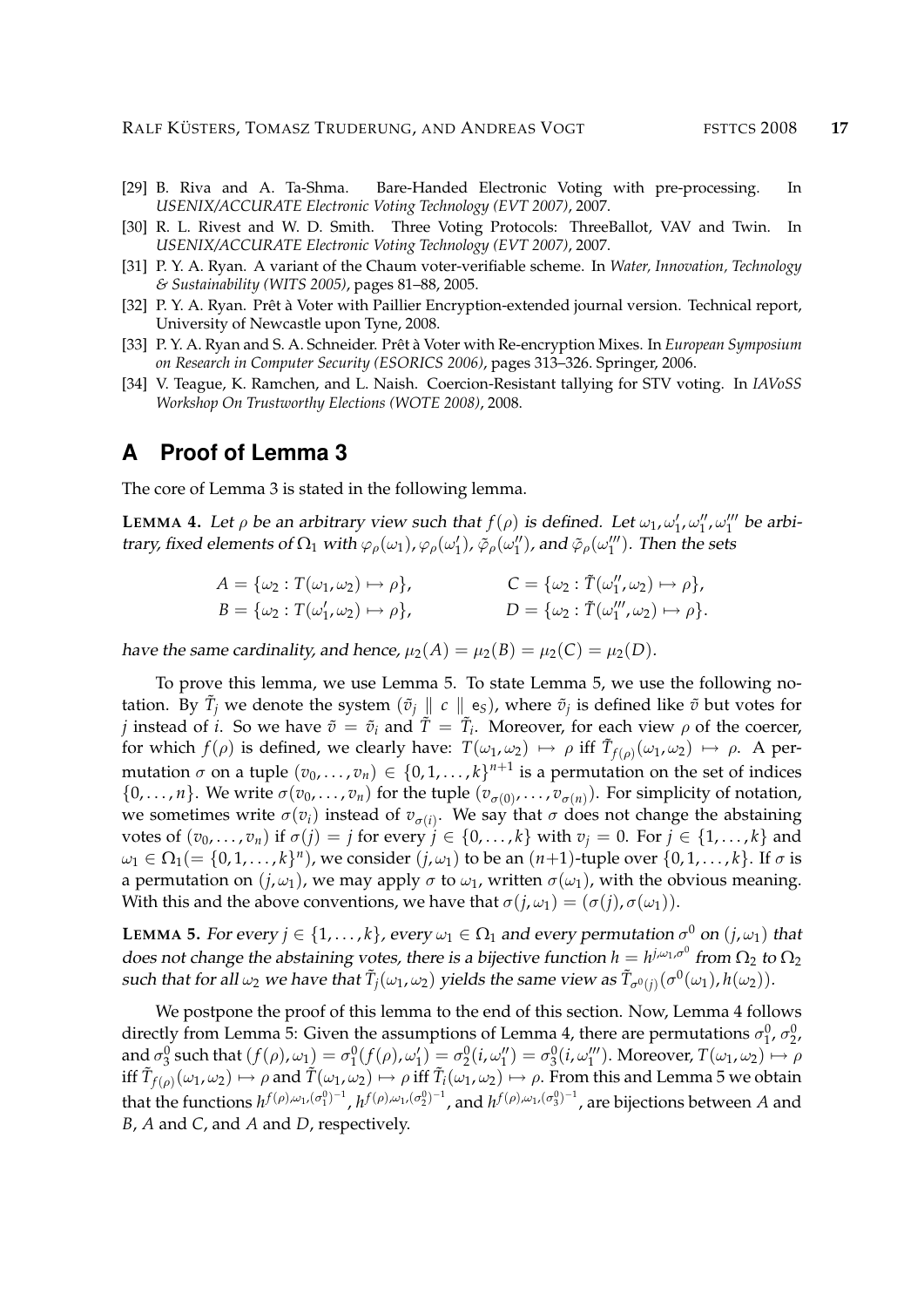Now with Lemma 4 we can easily complete the proof of Lemma 3:

$$
Pr[T \mapsto \rho] = Pr_{\omega_1,\omega_2}[\varphi_{\rho}(\omega_1), T(\omega_1, \omega_2) \mapsto \rho]
$$
  
\n
$$
= \sum_{\omega'_1:\varphi_{\rho}(\omega'_1)} Pr_{\omega_1,\omega_2}[\omega_1 = \omega'_1, T(\omega'_1, \omega_2) \mapsto \rho]
$$
  
\n
$$
= \sum_{\omega'_1:\varphi_{\rho}(\omega'_1)} \mu_1(\omega'_1) \cdot Pr_{\omega_1,\omega_2}[T(\omega'_1, \omega_2) \mapsto \rho \mid \omega_1 = \omega'_1]
$$
  
\n
$$
= \sum_{\omega'_1:\varphi_{\rho}(\omega_1)} \mu_1(\omega'_1) \cdot Pr_{\omega_2}[T(\omega'_1, \omega_2) \mapsto \rho]
$$
  
\n
$$
= \sum_{\omega'_1:\varphi_{\rho}(\omega_1)} \mu_1(\omega'_1) \cdot Pr_{\omega_2}[T(\omega'_1, \omega_2) \mapsto \rho]
$$
  
\n
$$
= Pr_{\omega_1}[\varphi_{\rho}(\omega_1)] \cdot Pr_{\omega_2}[T(\omega'_1, \omega_2) \mapsto \rho].
$$

This proves (1). The proof for (2) is analogous. Statement (3) follows immediately from Lemma 4.

**Proof of Lemma 5.** To prove Lemma 5, we first introduce notation for the components (cryptographic operations, random numbers, etc.) of the Scantegrity II protocol.

*The cryptographic components.* We first describe in detail the structure of the sequence  $\omega_2 \in$  $\Omega_2$  of random coins. In the following, by comm $(a)^r$  we denote the commitment on *a* with randomness *r*.

- (a)  $\alpha$  the random coins of the coercer.
- (b)  $c_i^j$ *i*<sub>∤</sub> for *i* ∈ {0, . . . , *s*} and *j* ∈ {1, . . . , *k*} — the codes.
- (c)  $\pi_i$  for  $i \in \{0, \ldots, s\}$  the permutations used to create the *Q*-table from the *P*-table (row *i* of *P* is permutated by  $\pi_i$ ).
- (d)  $\pi$ , a permutation of 1, . . . , *s*  $\cdot$  *k* representing the *Q*-pointers of table *R*.
- (e)  $\pi'$ , a permutation of  $1, \ldots, s \cdot k$  representing the *S*-pointers of table *R*, where we assume that  $\pi'$  is consistent with  $\pi$  and  $\pi_i$ , i.e. a every element of the *P*-table is mapped to the right column in the *S*-table.
- (f) *r j*  $\mathbf{f}_i$  for  $i \in \{0, \ldots, s\}$  and  $j \in \{1, \ldots, k\}$  — the random numbers used for the commitments of the entries in the *Q*-table,  $cc_i^j = \text{comm}(\pi_i(c_i^j))$ *i* ),*r j i* ).
- (g)  $R_t^1, R_t^2$  for  $t \in \{1, ..., s\}$  the random numbers used for the commitments of the entries in the *R*-table,  $cR_t^1 = \text{comm}(\pi(t), R_t^1)$  and  $cR_t^2 = \text{comm}(\pi'(t), R_t^2)$ .
- (h) Random values  $S_i$  for  $i = 1, ..., n$  determining whether the honest voter  $v_i$  takes two ballots and which of the ballots to audit.
- (i) Random challenges  $s_t \in \{1,2\}$  for  $t \in \{1,\ldots,s\}$  contributed by the auditors.

A view  $\rho$  of the coercer, depending on  $\omega_2$  and the choices  $v_0, \ldots, v_n$  taken by the voters, consists of the following parts:

- (B1)  $\alpha$  random coins of the coercer.
- (B2) The commitments  $cc_i^j = \text{comm}((c_i^{\pi_i(j)})$  $\binom{\pi_i(j)}{i}$ , r<sup>j</sup>  $I_t^j$ ),  $cR_t^1 = \text{comm}(\pi(t), R_t^1)$ , and  $cR_t^2 = \text{comm}(\pi'(t), R_t^2)$ .